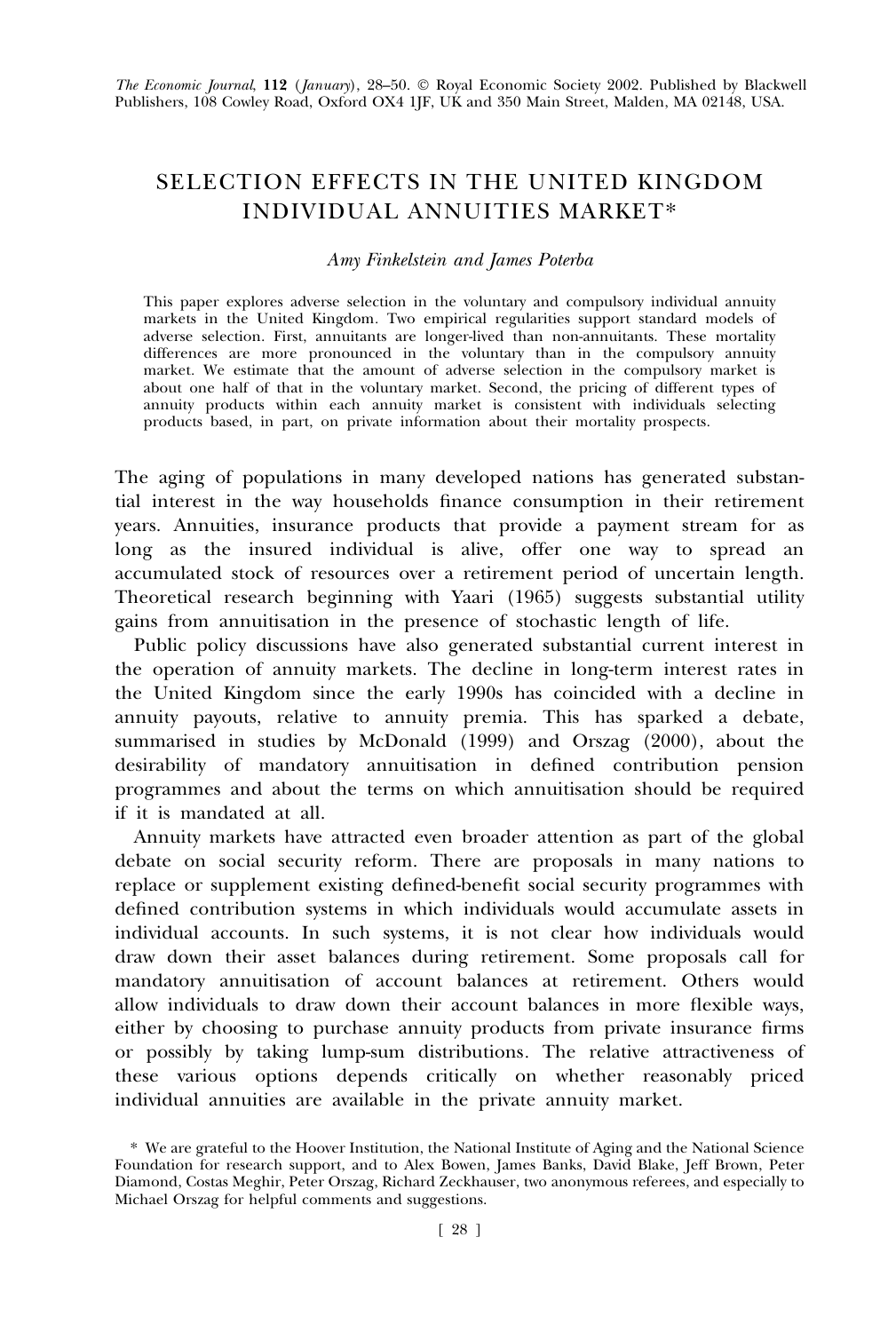Most empirical research on annuities markets, with the notable exceptions of James and Vittas (1999) and Murthi et al. (1999 $a$ ,  $b$ ), has focused on the United States. Friedman and Warshawsky (1988; 1990), Warshawsky (1988), and Mitchell et al. (1999) emphasise the limited size of the US individual annuity market and the difference between premium charges and the expected present discounted value of annuity payments for a typical individual. This difference is partly due to adverse selection. Individuals who choose to purchase annuities in private markets tend to live longer than those who do not buy annuities.

This paper presents new evidence on the nature and extent of adverse selection in the UK annuity market. This market, which is larger and more developed than the comparable markets in most other developed nations, provides an attractive research setting for two reasons. First, there is both a compulsory private annuity market for individuals in various pension schemes, and a voluntary private annuity market for those who wish to annuitise some of their non-pension savings. We can therefore compare selection effects in these two markets. Second, the rich array of annuity products in the UK market makes it possible to study selection both across product types and into the annuity market.

This paper is divided into six sections. The first describes the various margins along which selection can operate in an annuity market. Section 2 describes the institutional structure of the UK annuity market. The third section describes the framework that we use to examine the pricing of annuities and the data on mortality rates, discount factors, and annuity prices that form the basis of our empirical analysis.

Section 4 presents evidence of selection into annuity markets. We present both direct evidence of mortality differences among compulsory annuitants, voluntary annuitants, and those in the population at large, as well as indirect evidence based on annuity pricing. The evidence suggests substantially greater selection into the voluntary than into the compulsory market.

The fifth section presents evidence of selection effects across different types of annuities within both the voluntary and the compulsory annuity markets. The results are consistent with shorter-lived annuitants selecting products that make payments to the estate in the event of an early death. Additionally, longer-lived individuals appear to choose annuities with payouts that are backloaded relative to the annuities chosen by shorter-lived individuals. The last section summarises our major findings and discusses their implications.

# 1. Adverse Selection in Annuity Markets: Theoretical Overview

An annuity pays a specified amount to its policyholder for as long as he or she is alive. It thereby insures the annuitant against the risk of outliving his or her resources. From the perspective of an insurance company, a high-cost annuitant is one who is likely to live longer than average. As in other insurance markets, there may be asymmetric information between the insurer and the insured. Individuals may have private information about their life

Ó Royal Economic Society 2002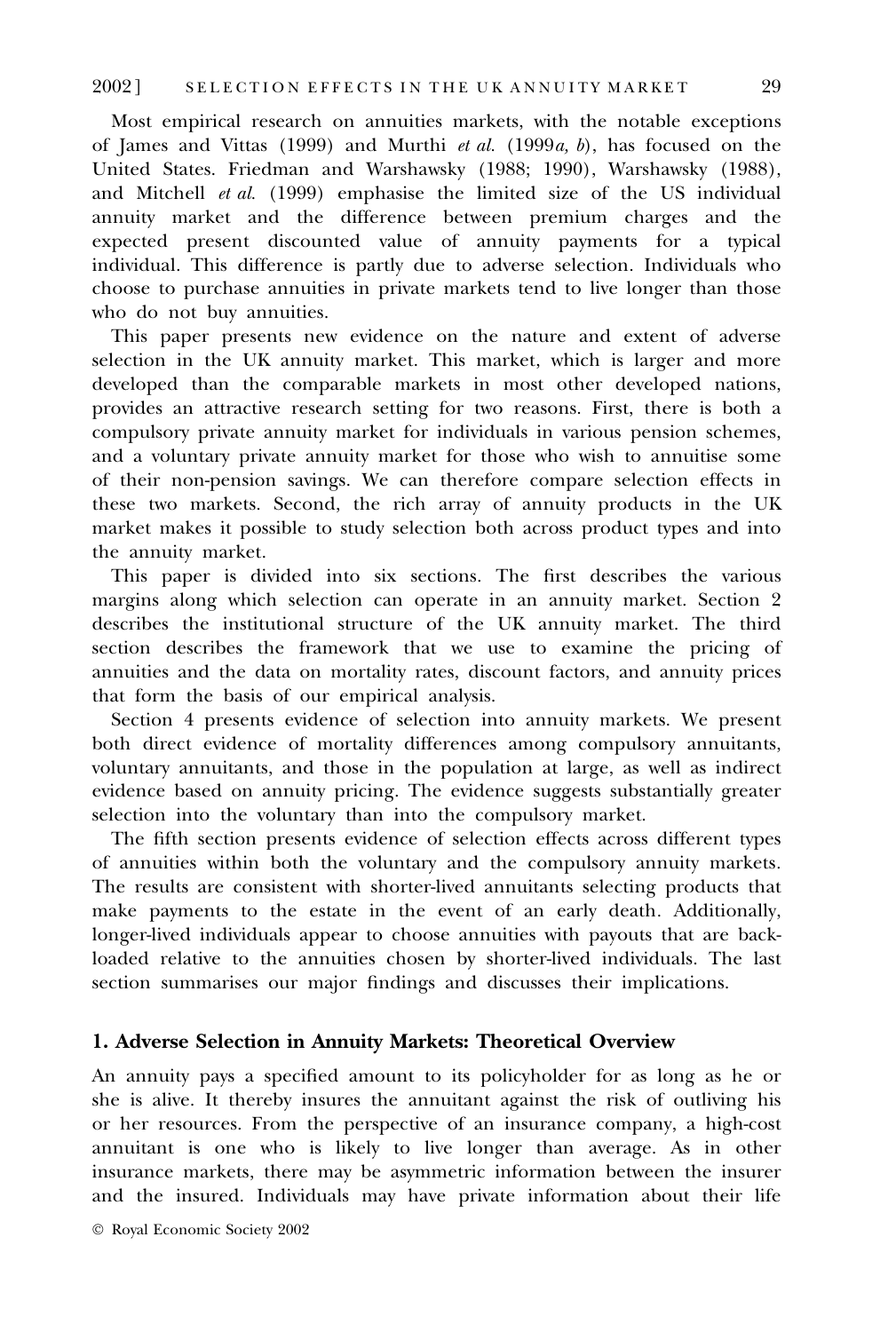expectancy, for example based on their parents' mortality or their own health, which the insurance company does not have. Given the prices offered by an insurance company, individuals may then use their private information to choose whether or not to buy an annuity. They may also use this information to select which type of policy to purchase, conditional on purchase.

#### 1.1. Selection Into and Within Annuity Markets

Longer-lived individuals have greater incentives to purchase annuities (at a given price) than shorter-lived individuals do, since an annuity's value is increasing in the length of time that an individual expects to be alive to receive annuity payments. Longer-lived individuals also have greater incentives to purchase certain types of annuities, since the value of some features of annuity contracts are also increasing in life expectancy. We investigate two such features.

First, we consider the time profile of annuity payouts. Annuities that promise an escalating nominal payout stream, or, in an economy with a positive inflation rate, a constant real payout stream, provide payments that are backloaded relative to those from a fixed nominal annuity. A backloaded annuity should therefore be more appealing to a person with a longer life expectancy than to a person with a shorter life expectancy because more of the backloaded annuity's payments occur in later years. This should lead longer-lived individuals to select into annuities with more backloaded payments.

Second, some annuities offer a guarantee period. If an annuity is guaranteed for a fixed number of years and the annuitant dies within this time period, then payments will be made to the annuitant's estate until the end of the guarantee period. The guarantee feature should be more attractive to someone who believes that he is likely to die soon than to someone who expects a long life. Within the set of annuity buyers, one might therefore expect a negative correlation between longevity and the decision to select an annuity with a guarantee period.

Such adverse selection can occur only if there is asymmetric information. If the insurance company knew as much about each annuitant's expected longevity as the annuitant did, it could sell policies with individual-specific prices. Assuming perfect competition in the annuity market, and ignoring the cost of customising policies, insurance companies could offer each individual a personalised menu of annuity products that generated the same expected return from the firm's perspective.

When annuity buyers know more about their mortality prospects than the insurance company does, the nature of market equilibrium is different. Insurance companies can still offer menus of different products, with different prices, but now each potential annuitant acts as a price taker. Annuity providers price their products so that on average, the return to the various annuity products will be the same. This return will depend, however, on the set of individuals who choose to purchase each type of annuity. In pricing a more backloaded annuity, for example, an insurance company will consider the average mortality experience of the set of annuitants who are likely to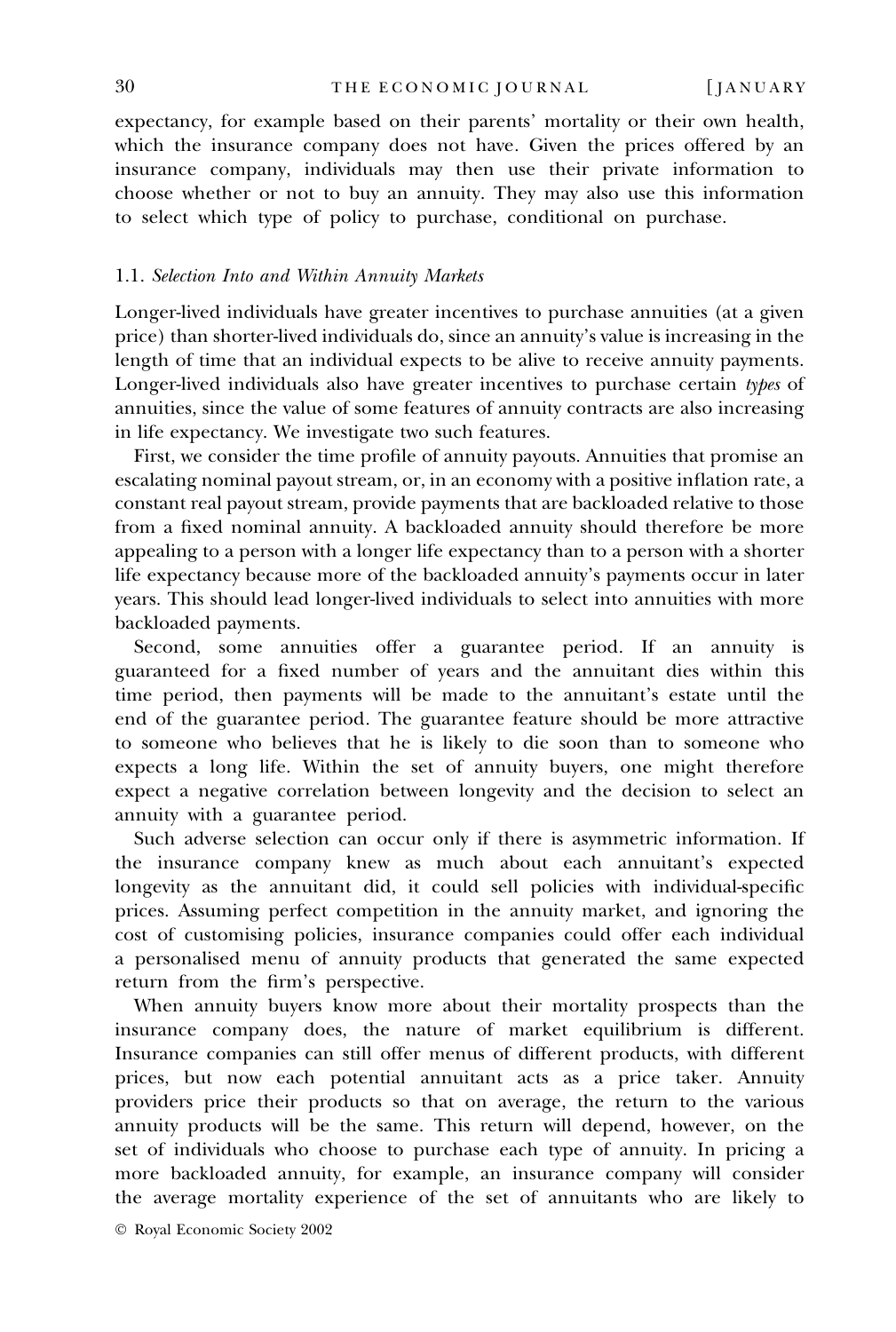purchase this type of annuity. A potential annuitant with private information that he is likely to be long-lived will therefore have a greater incentive to purchase a backloaded annuity than one with more payouts in the near term.

#### 1.2. Active vs. Passive Selection

Models of insurance market equilibrium tend to emphasise selection effects based on private information. This selection can take two forms. In one, which we label 'active selection', individuals make annuity purchase decisions based in part on their knowledge of their prospective mortality. In the other, which we call 'passive selection', demand for annuities is correlated with another factor, for example individual wealth, which is in turn correlated with prospective mortality. Unlike active selection, passive selection does not require that individuals have information about their prospective mortality.<sup>1</sup>

Passive selection in the annuity market could arise from the well-known negative relationship between socio-economic status and mortality.<sup>2</sup> We present some evidence on the contribution of active and passive selection effects to the mortality differences among voluntary annuitants, compulsory annuitants, and the population at large. It is important to note that active and passive selection can have similar welfare implications. In the UK market, most firms do not collect any information on the annuitant beyond age and gender. Since the insurance company does not observe socio-economic status, an individual of low socio-economic status who decides to purchase an annuity may not be able to obtain a policy with the high payout that his low socio-economic status should dictate.

## 2. The Structure of Annuity Markets in the United Kingdom

There are two annuity markets in the United Kingdom: a compulsory one, and a voluntary one. Individuals with defined contribution private pensions, which provide retirees with a lump sum at retirement that depends upon previous plan contributions, face compulsory annuitisation requirements. These rules require the retiree to use at least part of the lump sum available at retirement to purchase an annuity. Annuities purchased in accordance with these requirements are `compulsory annuities'. Voluntary annuities, in contrast, are purchased using non-pension wealth.

Defined contribution pension plans are available both through employers, in which case they are called occupational defined contribution plans, and through personal pension schemes. One reason for compulsory annuitisation laws for

 $1$  Cawley and Philipson (1999) find that the mortality rate among US life insurance purchasers is lower than that among non-purchasers. While this is inconsistent with the notion that those with higher mortality buy life insurance, it could be explained by passive selection, with higher wealth (and lower mortality) individuals buying more insurance. Hurd and McGarry (1997) and Hamermesh (1985) present direct evidence on how individuals form views of their prospective mortality rates and their relationship to aggregate mortality rates. <sup>2</sup> This has been documented recently by Attanasio and Hoynes (2000), Attanasio and Emmerson

<sup>(1999),</sup> Disney et al. (1998), and the Office of National Statistics (1997).

Ó Royal Economic Society 2002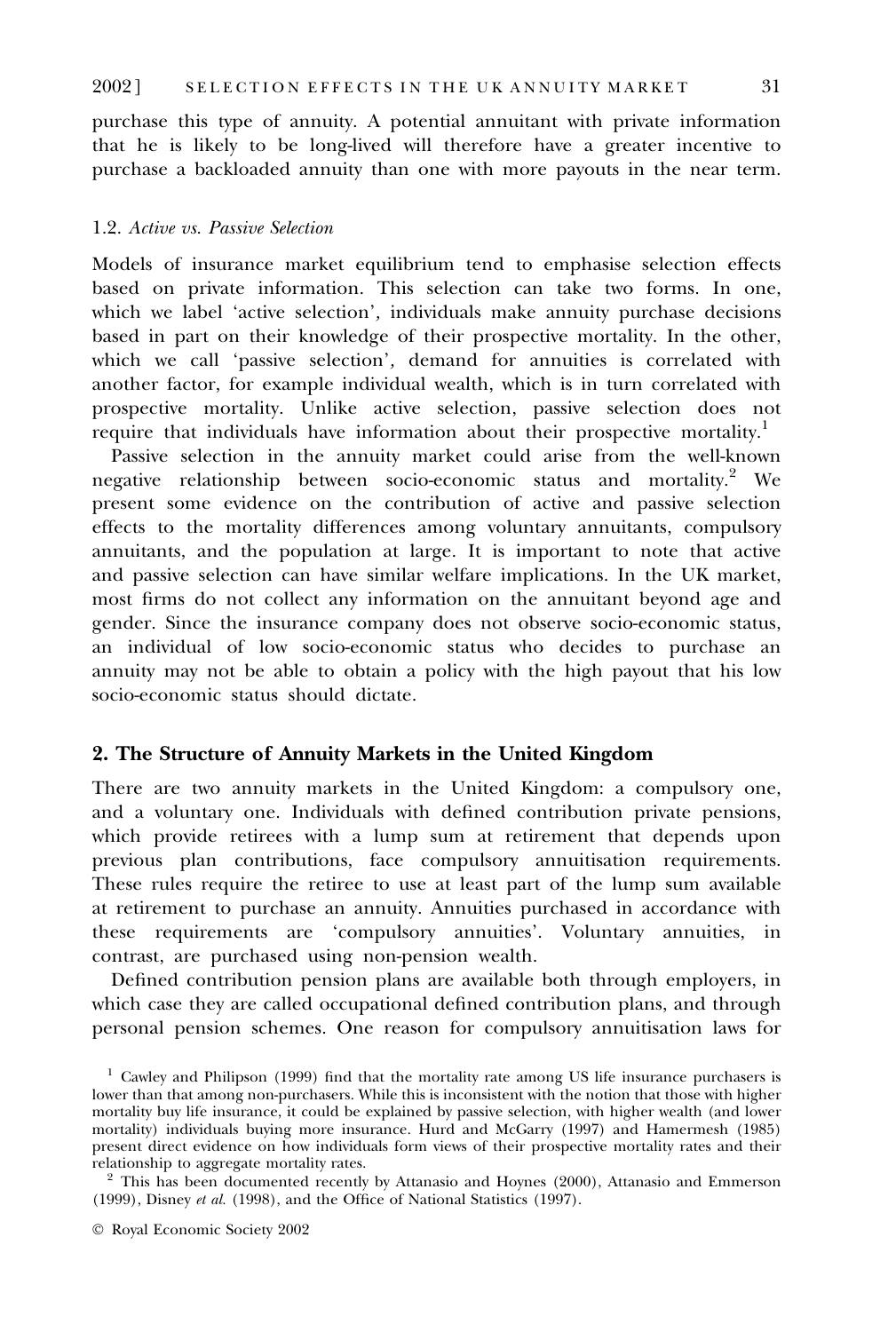defined contribution plans is that these plans may substitute for the State Earnings-Related Pension Scheme (SERPS), which serves as a second-tier system on top of the state flat rate pension. Since its inception in 1978, individuals have been able to 'contract out' of SERPS if they have a defined benefit pension scheme with a minimum benefit level. The 1986 Social Security Act allowed individuals to contract out of SERPS into defined contribution pension plans as well, as long as these plans collected a specified minimum level of contributions. Individuals can therefore choose between retirement annuity coverage provided through SERPS, and coverage provided through a compulsory annuity purchased with the assets in a defined contribution plan. Even when defined contribution pension plans are not substitutes for SERPS, compulsory annuitisation laws apply.

The compulsory annuity market is much larger than the voluntary market. The Association of British Insurers (1999) reports that in 1998, annual annuity payments to annuitants in the compulsory market totalled £5.4 billion. Annual payments to voluntary annuitants in 1998 were only £0.8 billion. The total amount paid to purchase new immediate annuities in 1998 was £6 billion, with voluntary annuities accounting for less than six percent of this total.

#### 2.1. Adverse Selection Into Annuity Markets

There is greater scope for adverse selection into the voluntary than into the compulsory annuity market, since participants in the former have a choice of whether or not to annuitise their resources. Yet the institutional structure of the compulsory market permits some scope for selection. First, individuals choose to be in the compulsory annuity market when they choose a defined contribution occupational or personal pension plan. This choice may be influenced by the attractiveness of the compulsory annuity that the individual will eventually have to purchase.

Second, annuitants in the compulsory annuity market have some discretion in the amount that they annuitise, and in timing their annuitisation, that may result in adverse selection.<sup>3</sup> For example, compulsory annuitants may take a tax-free lump sum in lieu of annuitising some portion of their accumulated fund, although the amount of this lump sum is limited. A potential annuitant may also delay the purchase of their annuity after retirement until age 75 provided that he or she draws an income from the pension fund that is between 35% and 100% of the amount that would be obtained from a single life, nominal annuity. Shorter-lived individuals may find both these options more appealing than those who expect to be longer-lived.

<sup>&</sup>lt;sup>3</sup> We focus on the rules that apply to the current generation of annuity buyers, but note that somewhat different rules apply to accumulated balances that are due to contracting out of SERPS. Budd and Campbell (1998) note that those contracting out of SERPS tend to be young and they are therefore unlikely to be current annuitants.

Ó Royal Economic Society 2002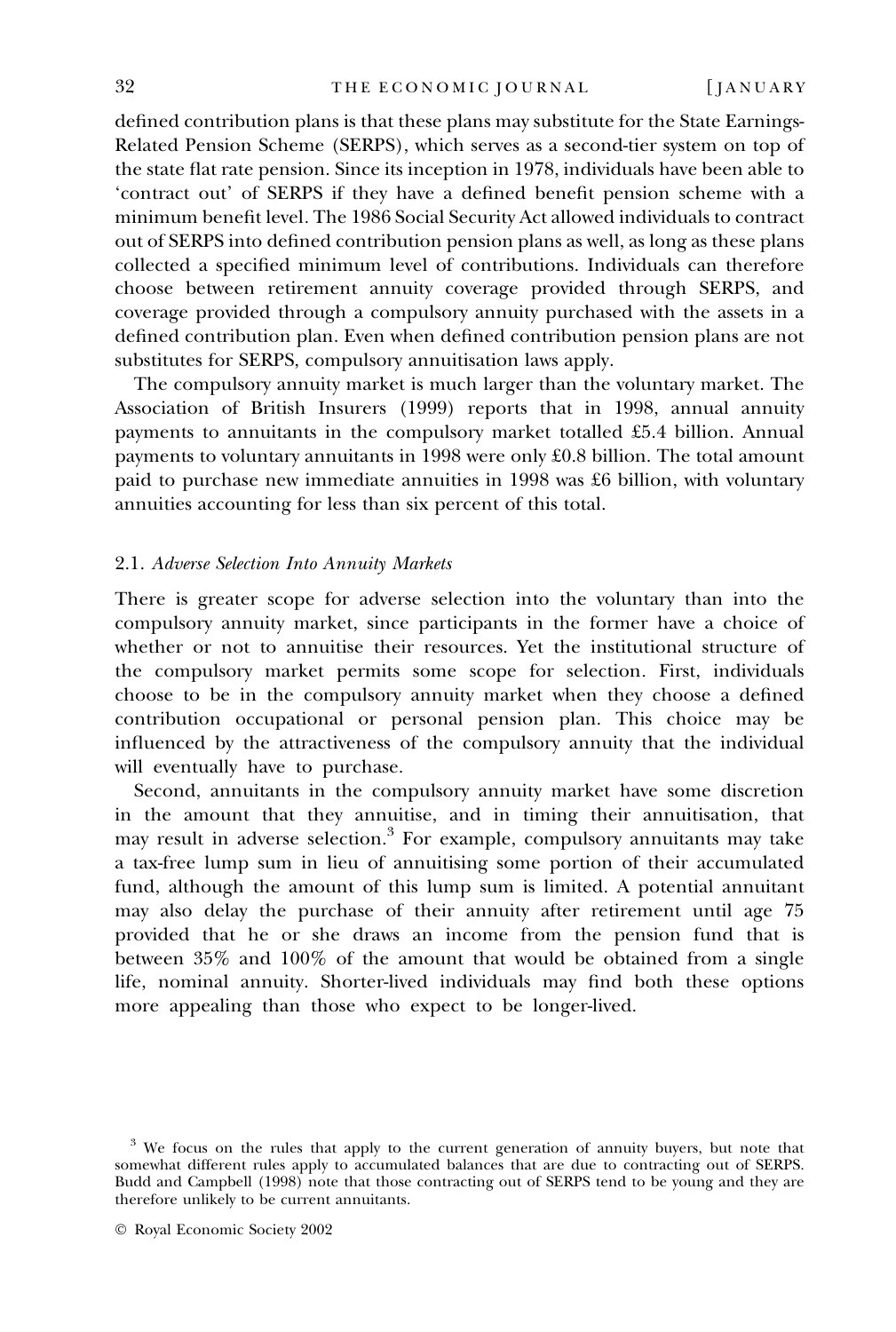## 2.2. Adverse Selection within Annuity Markets by Product Choice

In addition to selection into an annuity market, there may also be selection across different annuity products within an annuity market. Both compulsory and voluntary annuitants face a wide range of annuity choices, although compulsory annuitants may not choose an annuity guarantee period of more than ten years. We limit our study to annuities whose payment profile is specified at the time of purchase, as opposed to variable (or 'unit-linked') annuities whose payout is linked to the performance of an underlying pool of investment assets. We focus on single life annuities, which involve only one purchaser, rather than joint and survivor life annuities purchased by couples. Our empirical work considers selection by guarantee period and by time profile of payments. A large number of firms in both the compulsory and the voluntary market offer annuities with no guarantee period, as well as products with five-year and ten-year guarantee periods.

The UK annuity market also offers a rich variety of time profiles of annuity payments. Individuals may purchase a nominal annuity, which pays a constant nominal payout each period, or an escalating annuity whose nominal payout rises annually by a fixed percentage. Escalation rates of 1, 3, and  $5\%$  per year are commonly available. Annuitants may also purchase an 'inflation-indexed' or real annuity whose nominal payout is adjusted each year by the percentage change in the Retail Price Index (RPI). There are no floors or ceilings on the adjustments to the annuity payment that can occur with RPI-linked products. In addition to insurance against outliving one's resources, an inflation-indexed annuity also provides insurance against fluctuations in the aggregate price level.

We examine the pricing of nominal annuities, real annuities, and annuities that escalate (in nominal terms) at 5% per year. Data from the term structure of both index-linked and nominal government bonds suggests that long-term expected inflation in the United Kingdom is well below  $5\%$  per year. Annuities with payouts that rise at 5% per year are therefore expected to offer a rising real payout stream.

While real and escalating annuities are widely available, Murthi et al.  $(1999a)$ report that the vast majority of single premium, non-variable annuities are nominal annuities. Escalating annuities comprise less than 5% of the annuities sold, and real annuities only about  $2\%$ .<sup>4</sup> Nevertheless, we do know that these annuities are widely available. We have identified at least eleven insurance companies that offer inflation-indexed products in the compulsory market, and three that inflationindexed products in the voluntary market.<sup>5</sup>

Ó Royal Economic Society 2002

<sup>&</sup>lt;sup>4</sup> This estimate, courtesy of Michael Orszag, is based on sales data for two large insurance companies and from an annuity broker who sells annuities provided by many different companies.

 $5$  The availability of indexed bonds since the early 1980s has enabled insurance companies to hedge the inflation risk associated with inflation-indexed annuity products. Brown et al. (2000) note that various types of inflation-indexed annuity products have been available in the United States since the introduction of inflation-indexed bonds in 1998, but that the market for such products is still extremely small.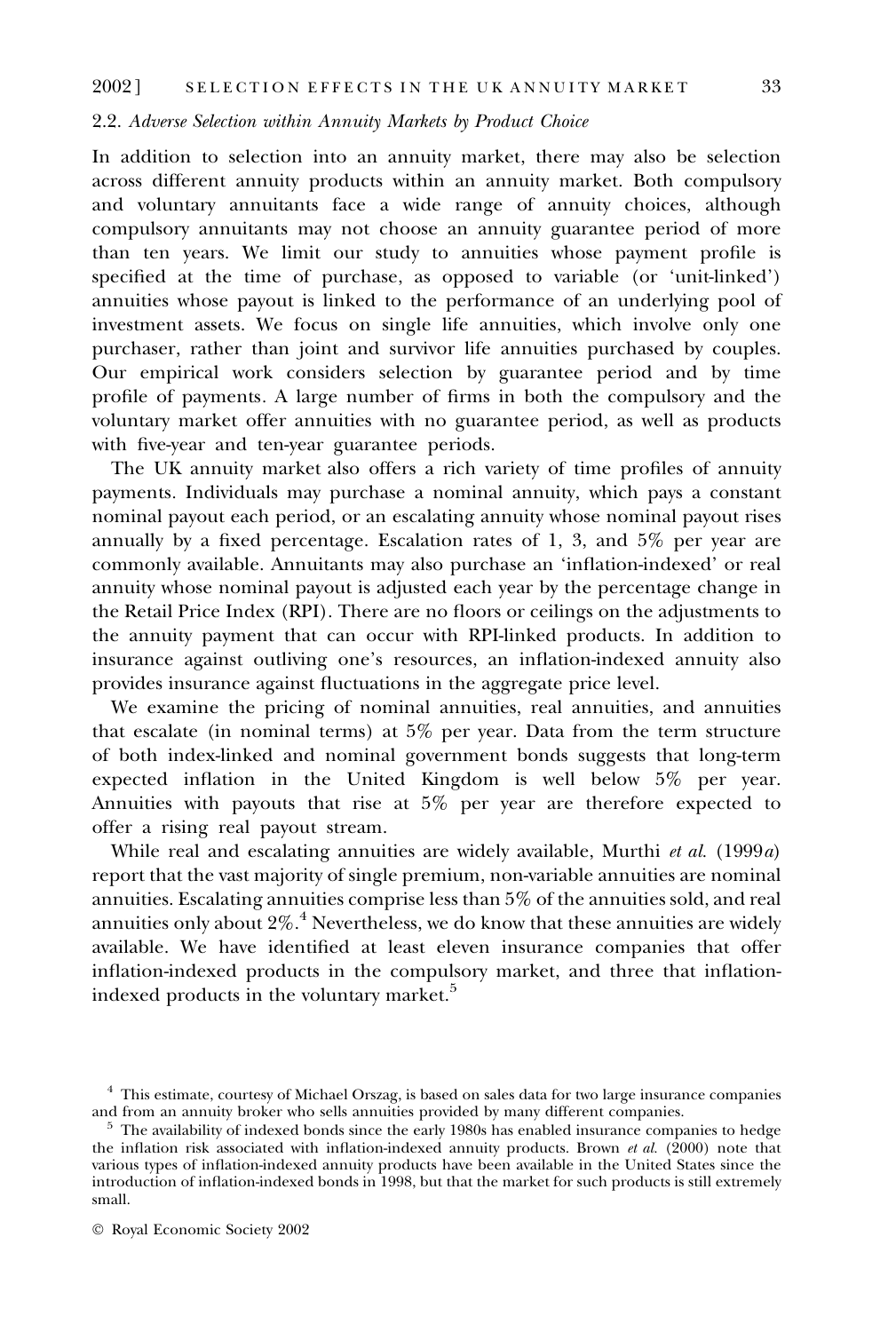# 3. Evaluating the Money's Worth of Various Annuity Products

We present two types of evidence that bear on selection into and within annuity markets. First, we present direct evidence on mortality differences between compulsory annuitants, voluntary annuitants and the general UK population. We are not aware of any annuitant mortality tables that are product-specific. In Finkelstein and Poterba (2000), however, we use data from individual annuity purchases to show that there are mortality differentials across the individuals who buy different products.

Second, we examine the pricing of different annuity policies.<sup>6</sup> The price of an annuity is measured as the difference between the actuarially fair payout, and the actual payout, from the annuity. A standard approach to quantifying this difference, described in Mitchell  $et al.$  (1999), is to calculate the expected present discounted value (EPDV) of annuity payments and to compare this with the annuity premium paid. The ratio of EPDV to the annuity premium is the `money's worth'.

The money's worth serves two purposes. First, it can be used to infer mortality differences across different groups of annuitants. We compare money's worth estimates for different annuity products. If administrative costs, profit rates, and other similar factors are constant across the markets for different annuity products, then the difference in money's worth values calculated with a given mortality table should reflect differences in adverse selection. If product  $A$  has a lower money's worth than product  $B$  when evaluated with a given mortality table, we infer that A is purchased by individuals who are 'more adversely selected' than those who purchase B.

Second, provided an annuitant mortality table is available, the money's worth ratio can be used to evaluate a given annuity both from the perspective of a typical buyer of that annuity, and from the perspective of a typical individual in the population at large. The former provides a measure of the return received by individuals who purchase annuities. The latter asks the counterfactual question, 'What would the return on an annuity be from the standpoint of a typical individual in the UK population?' This question can be asked separately for annuities offered in the voluntary and the compulsory markets. Of course, as our mortality data suggest, the typical annuitant is not selected randomly from the UK population. Nevertheless, money's worth calculations based on population mortality tables can provide a quantitative measure of the extent of this selection in various annuity markets.

We use the difference between a given annuity's money's worth calculated using the population mortality table, and the same annuity's money's worth calculated using the product-specific mortality table, as a yardstick for measuring adverse selection. While money's worth calculations using the population mortality table do not describe the return on annuities for any set of current annuity buyers, they do

 $6\,$  We consider the pricing of both compulsory and voluntary annuities, while Murthi et al. (1999b) focus on pricing in just the compulsory market. Their study also presents time series evidence on the pricing of annuities throughout the 1990s, while our analysis focuses on annuity prices in 1998.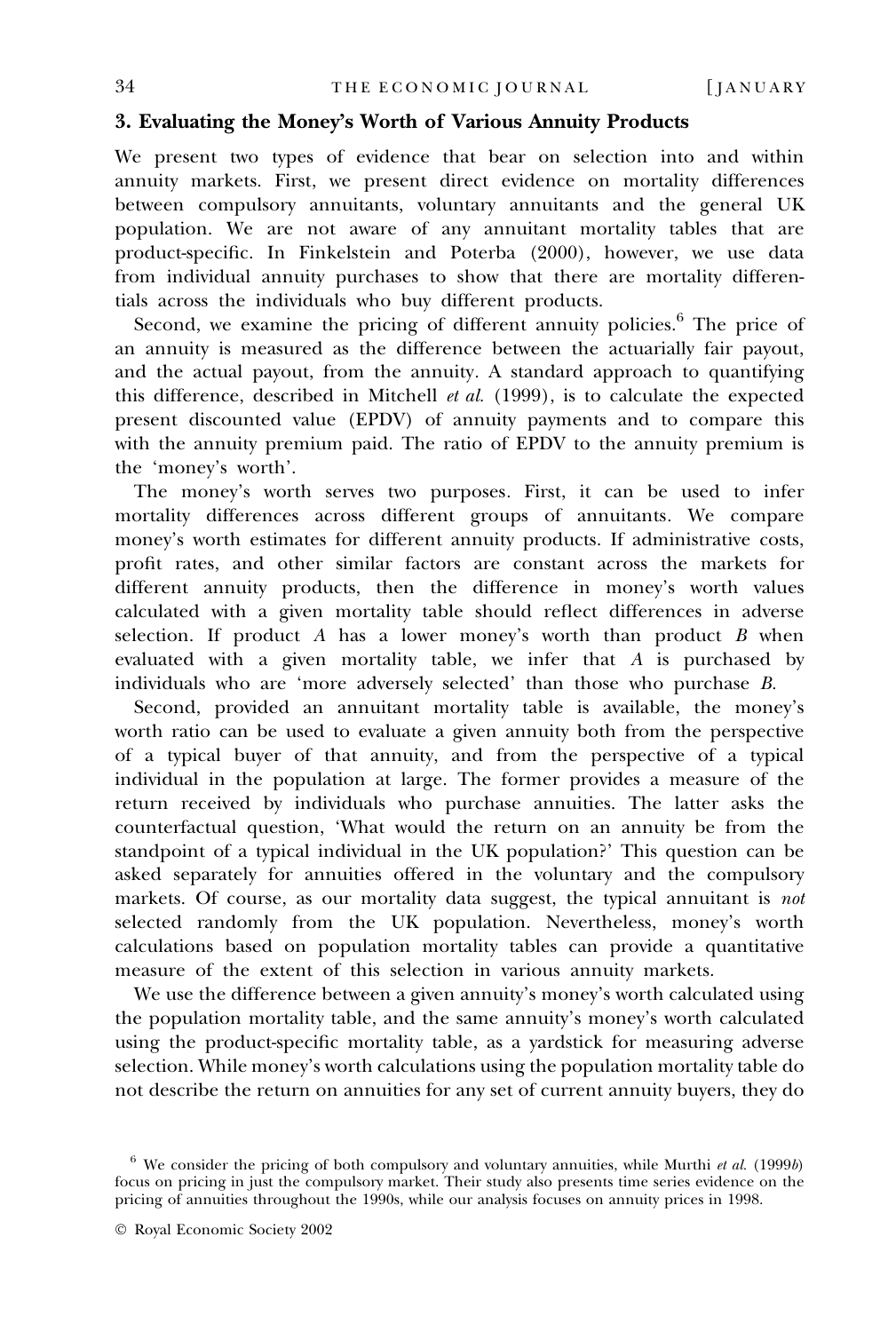provide insight on the attractiveness of annuities for individuals who face the average mortality rates of the population at large.

#### 3.1. The Basic Framework

The EPDV of monthly, single life, annuity payments for various products are given below:

$$
EPDV_{NOM} = \sum_{t=1}^{T} \frac{A_{NOM} S_t}{\Pi_{j=1}^t (1+i_j)},
$$
\n(1)

$$
EPDV_{REL} = \sum_{t=1}^{T} \frac{A_{REL} S_t}{\Pi_{j=1}^t (1 + r_j)},
$$
\n(2)

$$
EPDV_{5\%ESC} = \sum_{t=1}^{T} \frac{A_{5\%ESC} (1.05)^{t/12} S_t}{\Pi_{j=1}^t (1+i_j)},\tag{3}
$$

$$
EPDV_{Nom,5yrguarantee} = \sum_{t=1}^{60} \frac{A_{NOM}}{\prod_{j=1}^{t} (1+i_j)} + \sum_{t=61}^{T} \frac{A_{NOM} S_t}{\prod_{j=1}^{t} (1+i_j)}.
$$
(4)

In these expressions  $A$  denotes the monthly payout of the specified product, and  $S_t$  denotes the probability that the annuitant survives until period t. The payouts  $A_{NOM}$  and  $A_{5\% ESC}$  are nominal payouts, while  $A_{RE4L}$  is a real payout. Escalating and inflation-linked payouts are typically adjusted every twelve months. We use two sets of interest rates:  $i_j$  denotes the expected one-month nominal interest rate and  $r_i$  denotes the expected one-month real interest rate in time period  $j$ . The EPDV for the five year guaranteed annuity recognises that this annuity pays out for the first 60 months regardless of the annuitant's survival.

Money's worth, the EPDV/Premium ratio, would be unity if the annuity were actuarially fair. Values below one can be attributed to a variety of factors, including adverse selection, administrative costs, and taxes on the insurance companies offering annuities. Even when the money's worth ratio is less than unity, buying an annuity can still increase the utility for a risk averse individual with an unknown lifetime. Mitchell et al. (1999) present numerical simulations that illustrate this.

If the EPDV is calculated using the population mortality table, but annuitants are longer lived than average and insurance companies set annuity payouts accordingly, then the EPDV will fall below the premium cost of the annuity. Calculations of EPDV using annuitant mortality tables should result in money's worth values closer to unity than calculations using the population mortality table. Even using an annuitant mortality table, however, the money's worth may not be unity because of the other costs noted above.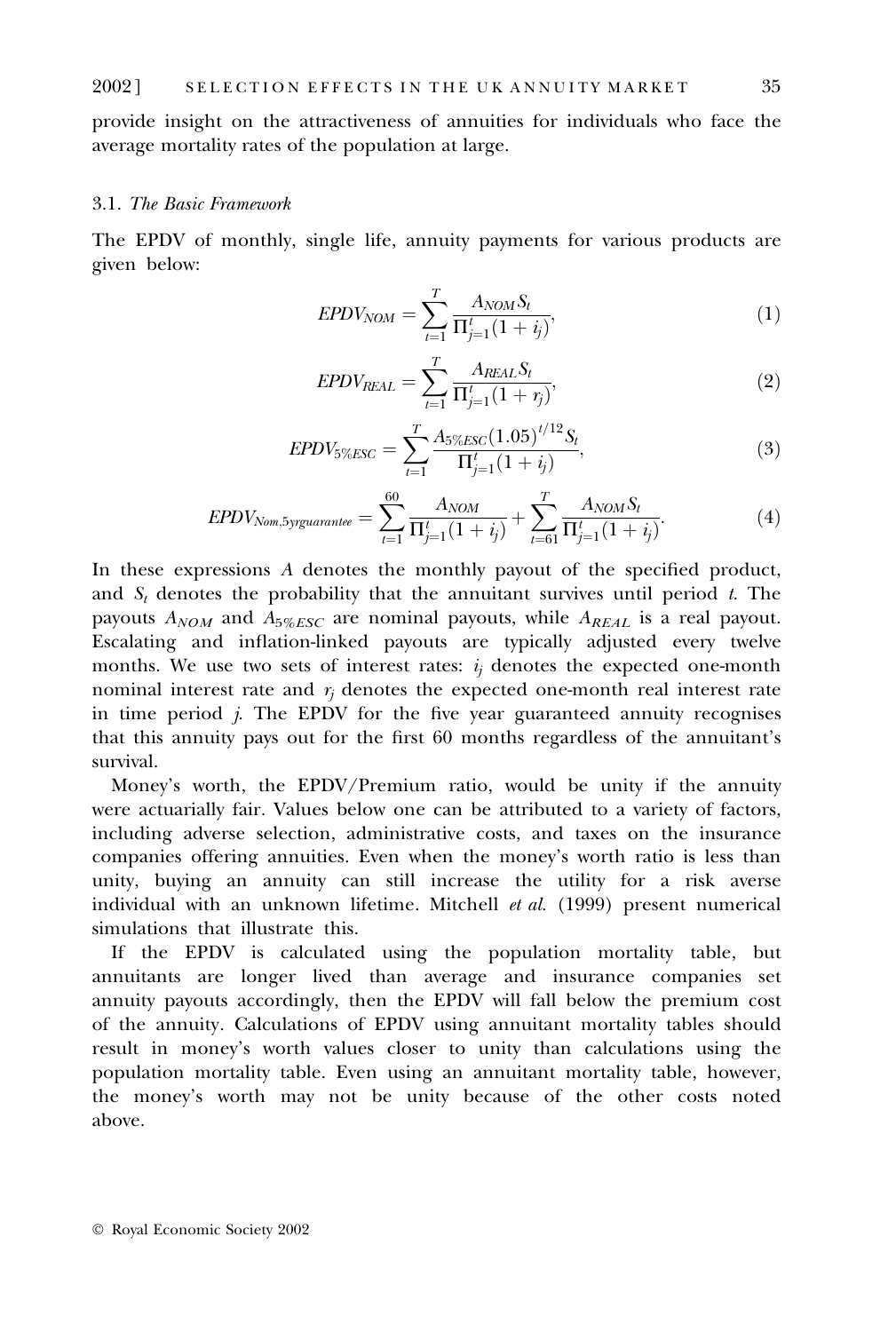## 3.2. Mortality and Interest Rates

Equations  $(1)-(4)$  indicate that calculating the EPDV of an annuity requires information on the term structure of real and nominal interest rates, the probability that an annuitant will survive to various ages, and the annuity payments for different products. For the term structure, we use the zero coupon yield curve of nominal and index-linked Treasury securities. With respect to interest rates, we have data on semi-annual yields for maturities up to 25 years. We convert these to monthly spot rates, assume that the spot rate for 25 years forward applies at all dates beyond the 25-year horizon, and use interest rate data for the week in which our data on annuity prices were collected.<sup>7</sup> We follow a number of earlier studies in using riskless interest rates to discount annuity payouts.<sup>8</sup> If we used a term structure corresponding to risky interest rates, the money's worth of the various annuity products would be lower than our calculations suggest.

We use five different cohort mortality tables which describe the mortality experience of a given birth cohort as it reaches different ages. All of these tables are published separately for men and women. First, we use the Government Actuary's Department's (GAD) official mortality tables for the UK population. We use the most recent (1996) population period tables and the GAD's age and gender specific projections of mortality improvements to form cohort mortality tables for 1998.

We also use four mortality tables that reflect the mortality experience and projected mortality improvements of voluntary and compulsory annuitants. These data, compiled by the Institute of Actuaries' Continuous Mortality Investigation Bureau, are based on the empirical mortality experience of annuitants and the Institute of Actuaries'  $(1999b)$  age and gender specific mortality improvement projections. These tables correspond to the mortality experience of voluntary annuitants and of a group of pensioners whose mortality experience we use as a proxy for that of compulsory annuitants.

For each annuity market, we use information from two different sets of annuitant mortality tables. One estimates annuitant mortality curves by weighting the mortality experience of each annuitant equally. The other estimates the mortality experience of annuitants by weighting each annuity buyer by the amount of his annuity purchase. The Institute of Actuaries refers to these, respectively, as `lives-weighted' and `amounts-weighted' mortality tables. Those who buy larger annuities tend to live longer than those who buy smaller annuities. We use these different mortality tables to explore the relative roles of active and passive selection in annuity markets.

 $7\,$  We have two sets of data on annuity prices. One, which underlies the calculations in section 4, is from November 6, 1998 and for this we use a November 5, 1998 term structure. The other, which is the basis for the calculations in section 5, is from August 21, 1998 and for this we use an August 26, 1998 term structure.<br><sup>8</sup> Murthi *et al.* (1999*b*) report comparable results using interest rates on risky corporate bonds as well

as on government bonds. While the money's worth falls when it is evaluated using a higher discount rate, the patterns across different annuity products are not affected.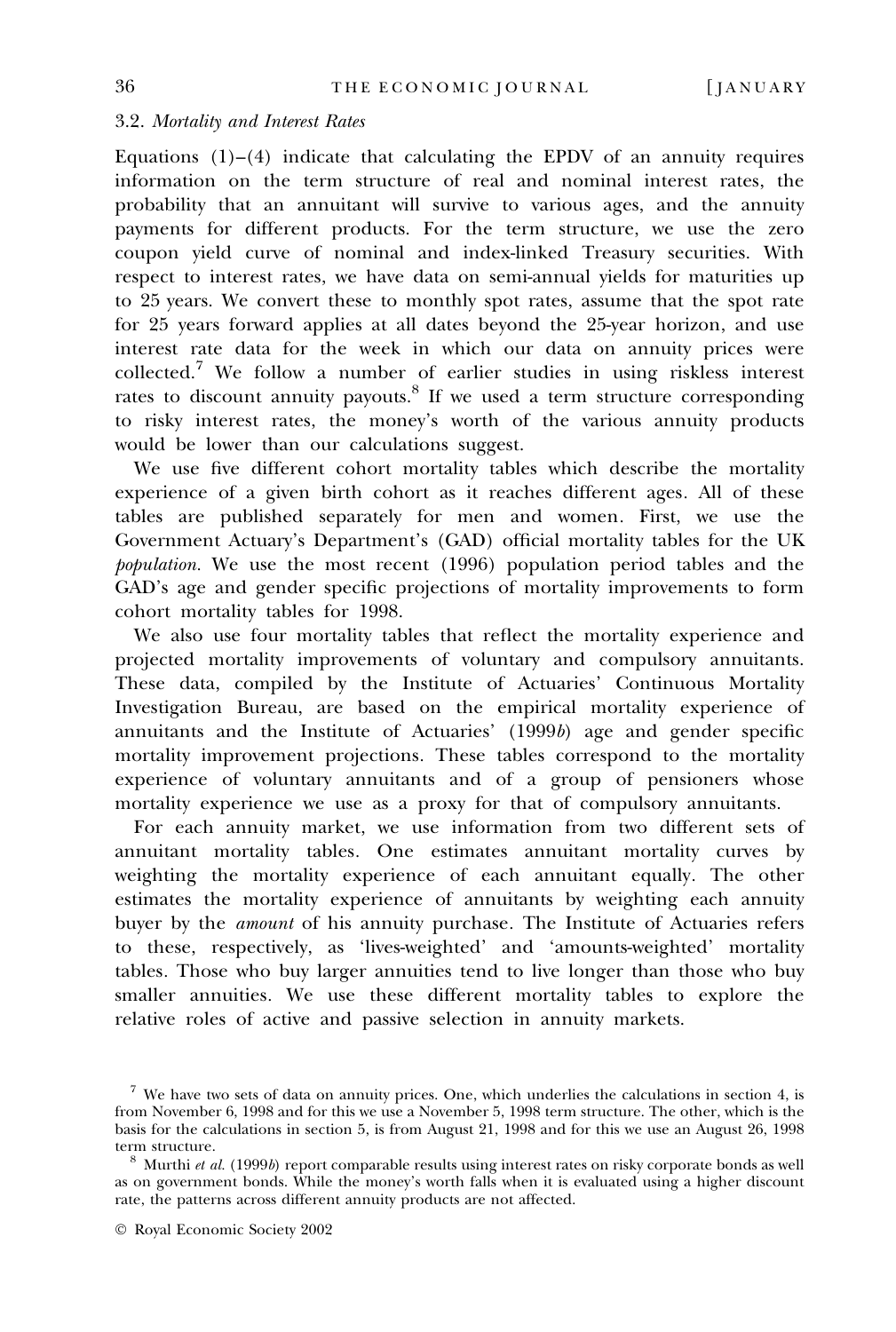We use the most recent available information on annuitant mortality. The voluntary annuitant tables are based on the mortality experience of individuals in the voluntary market between 1991 and 1994.<sup>9</sup> The table that we use for compulsory annuitants, the PF/PF '92 series published by the Institute of Actuaries  $(1999a)$ , is based on the mortality experience of 'life office pensioners' (individuals in insured occupational pension schemes) between 1991 and 1994. Whether life office pensioners are representative of compulsory annuitants is not clear. The compulsory annuity market is comprised of individuals in occupational defined contribution plans as well as those with personal pensions. The Association of British Insurers (1999) reports that in 1998, two-thirds of these payments went to individuals who had participated in occupational defined contribution plans, while one-third went to individuals who had personal pensions or Section 226 retirement annuities. In contrast, the vast majority of life office pensioners are in defined benefit pension schemes. Life office pensioners are also likely to be disproportionately from small firms, as larger firms are more likely to self-insure.

In spite of these differences, the same sort of selection effects, such as the opportunity to defer annuitisation and to draw down some of their account balance in the form of a lump sum payout rather than an annuity, are likely to operate for both defined contribution life office pensioners and other compulsory annuitants. Moreover, the fact that individuals can transfer money from both defined benefit and defined contribution occupational pensions to personal pensions may homogenise the defined benefit pensioners and the defined contribution pensioners. Ultimately, in the absence of better information, we apply the life office pensioner mortality table to the compulsory annuity market.<sup>10</sup>

#### 3.3. Annuity Prices

The final input that we need for the calculations in  $(1)-(4)$  is data on the payments offered by different annuity products. We contacted several annuity brokers who supply potential annuity buyers with information on the rates offered on various annuity products by different life insurance companies. The brokers provide rates that vary by age, gender, type of product (nominal, real or escalating), market type (compulsory or voluntary), premium amount, frequency of payments, guarantee period and degree of survivor benefits. Conversations with several annuity providers indicated that there are no other characteristics of an annuitant that would be used in setting the annuity rate, although some companies offer special rates to individuals likely to be in

<sup>9</sup> This is the IM/IF '92 series for Immediate (Voluntary) annuities published in Institute of Actuaries (1999b). The tables we use include a one-year select period to account for the fact that in the year immediately following the purchase of an annuity, a voluntary annuitant experiences lighter mortality

<sup>&</sup>lt;sup>10</sup> The Institute of Actuaries' Continuous Mortality Investigation Bureau has recently published retirement annuitant tables, but the insurance companies that write annuities are apparently not using these tables.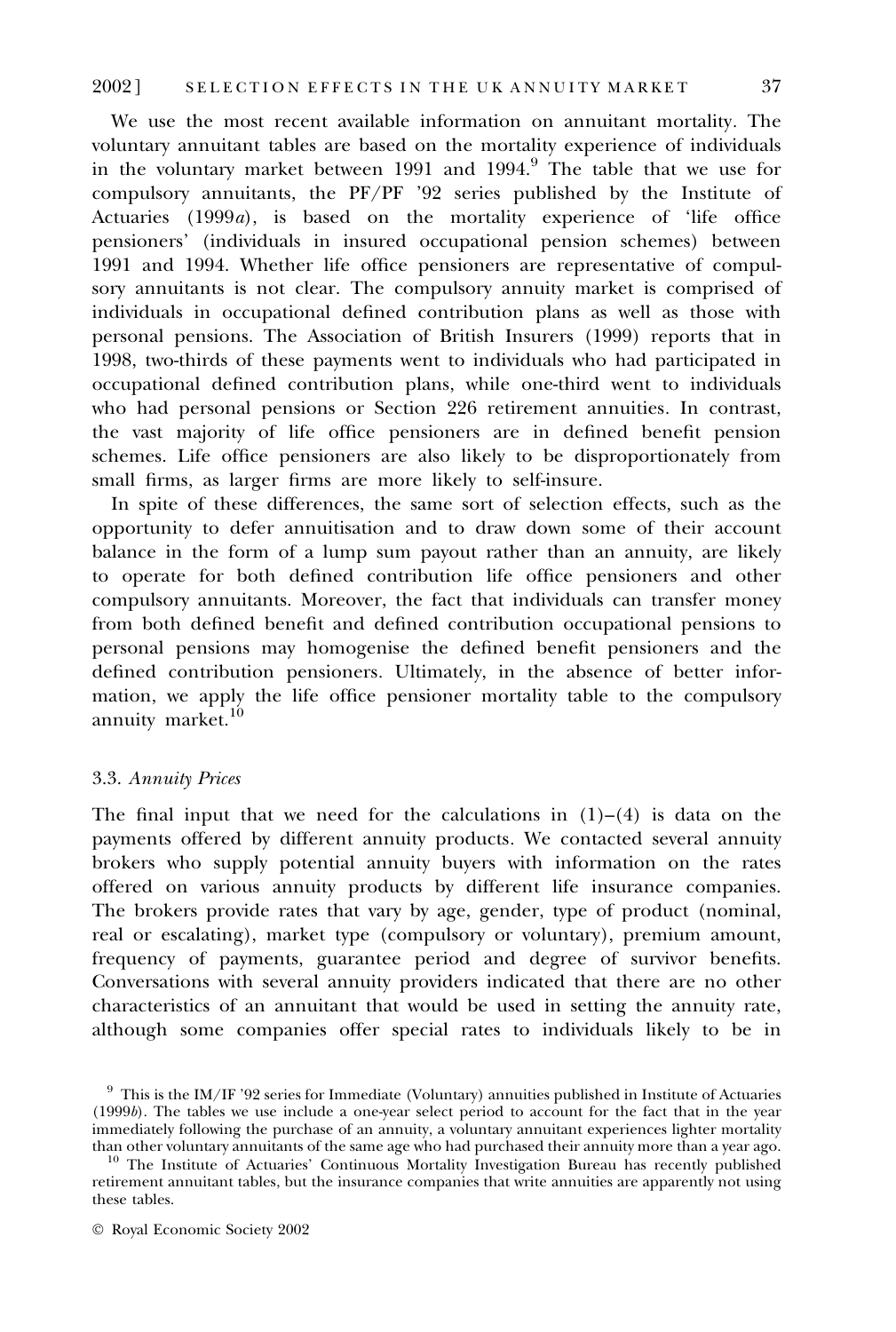poor health, such as smokers. The set of firms identified by these different brokers is similar. Moreover, we confirmed that our pricing data set, from the annuity broker `Moneyfacts', lists rates for all of the top annuity providers. Annuity premiums are not regulated, and there are no restrictions on how they can vary by age, gender, or product type.

Table 1 presents summary statistics on the average initial annual payments for different annuity products that are available in the compulsory and the voluntary annuity markets. The table shows that initial payments are higher for annuities with nominal payouts than for those with real payouts, and higher for real products than for escalating products. The table also indicates that average payments for all products are higher in the compulsory than in the voluntary market, which is consistent with greater adverse selection in the voluntary market. Average payments are also higher for men than for women, reflecting the greater life expectancy for women and the correspondingly longer time over which the insurer expects to make annuity payments. The average payments shown in Table 1 mask substantial variation across firms in the rates offered for a given product market-gender-age cell.

The set of insurance companies offering a given annuity product differs across products, so differences in money's worth values across markets or across products within a market could be driven simply by differences in the set of firms offering different products.<sup>11</sup> In some of our subsequent calculations, to ensure comparability, we limit our attention to the prices of products offered by insurers who are active in all relevant annuity markets.

|           | Compulsory market |         |               | Voluntary market |       |               |
|-----------|-------------------|---------|---------------|------------------|-------|---------------|
|           | Nominal           | Real    | 5% Escalating | Nominal          | Real  | 5% Escalating |
| Male 65   | 879.7             | 658.6   | 550.2         | 844.4            | 636.7 | 522.9         |
| Male 70   | 1.036.1           | 813.0   | 703.7         | 992.8            | 780.3 | 670.4         |
| Male 75   | 1.252.5           | 1,031.5 | 915.9         | 1,198.5          | 980.3 | 871.3         |
| Female 65 | 768.5             | 553.6   | 445.4         | 727.6            | 533.7 | 420.3         |
| Female 70 | 885.2             | 671.1   | 560.8         | 843.5            | 650.3 | 532.1         |
| Female 75 | 1.056.4           | 839.2   | 727.9         | 1.007.9          | 817.0 | 690.0         |

Table 1 Average Annual Annuity Payments for Annuities with £10,000 Purchase Price

Notes: Data are provided from Moneyfacts for November 6, 1998. All products are single premium immediate annuities with no guarantee period. Compulsory annuity rates are based on a product that pays monthly in advance; voluntary annuity rates are quoted based on products that pay monthly in arrears.

 $11$  In 1998, 17 firms offered nominal annuities in the compulsory annuity market, while 13 offered such products in the voluntary market. The number of firms offering inflation-linked annuities in these markets were 11 and 3, respectively, and the number offering nominal annuities with a 5% escalating clause were 17 and 10, respectively. The 11 firms offering real annuities in the compulsory market are a subset of the 17 offering nominal or escalating annuities. The same 17 firms offer nominal and escalating compulsory products. The 13 firms offering nominal voluntary annuities are not a subset of the 17 offering nominal compulsory annuities. The three firms offering real voluntary annuities also offer real compulsory products and escalating voluntary annuities. The 10 firms offering escalating voluntary products are a subset of the 13 offering nominal voluntary annuities.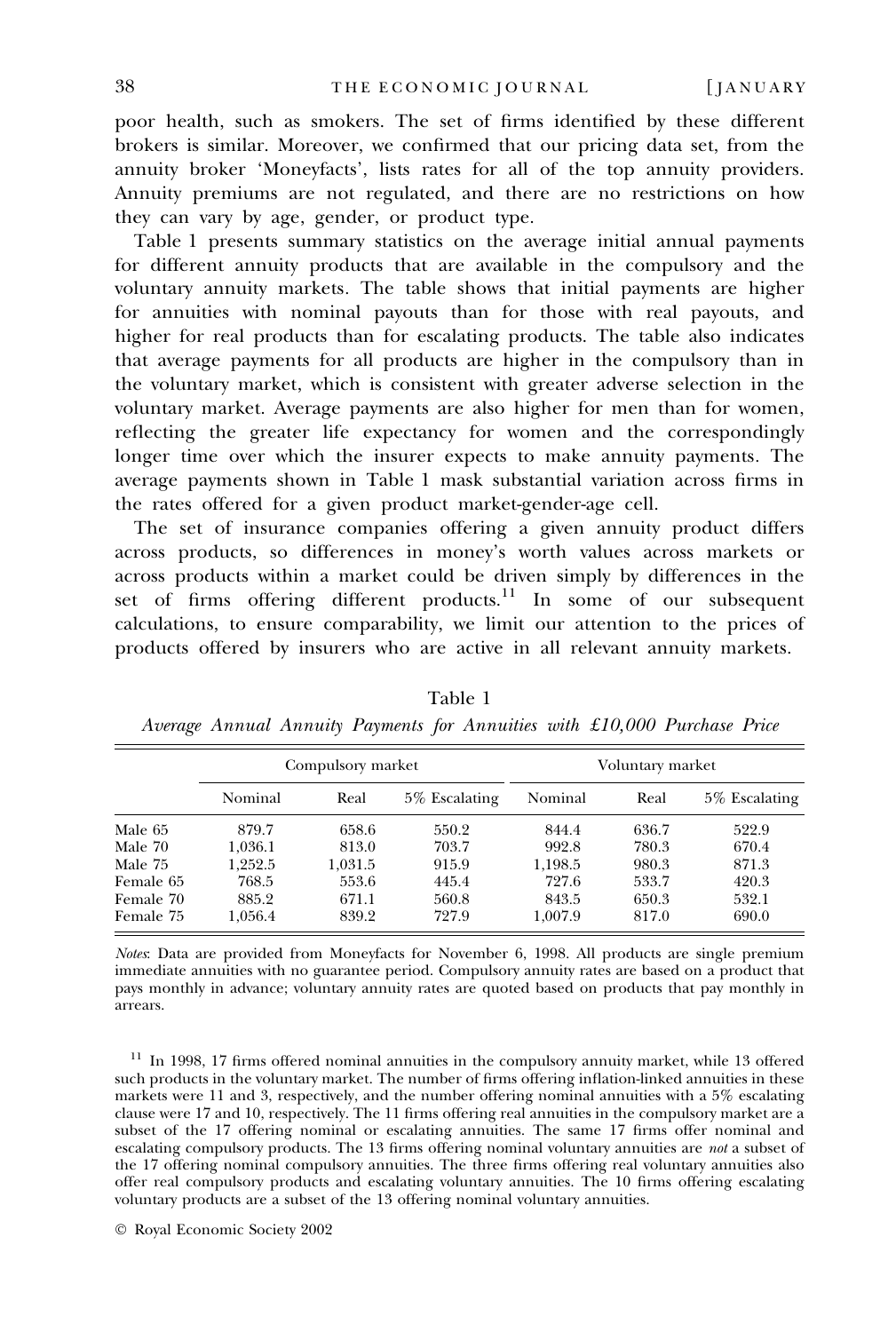### 4. Evidence of Selection into Annuity Markets

We consider two types of evidence for the degree of adverse selection in the annuity market. The first involves comparison of mortality rates for individuals in different annuity markets, and in the population at large. The second considers the relative prices charged in different annuity markets. This section presents both types of evidence, and then considers the role of active versus passive selection in generating our findings.

#### 4.1. Annuitant Mortality Tables

The Institute of Actuaries' mortality tables for voluntary and compulsory annuitants provide direct evidence of mortality differences among these two groups and the general population. Fig. 1 shows the probability that a 65-yearold man will survive to various ages if he faces the mortality rates for the population at large, those for compulsory annuitants, and those for voluntary annuitants. The average 65-year-old male compulsory annuitant has a higher survival probability at all ages than an individual who faces the mortality rates for the population at large. The average 65-year old male voluntary annuitant has a still higher survival probability at all ages. To illustrate this, consider the probability of surviving from age 65 to age 82. For the average 65-year-old man, this probability is 41%. For the average 65-year-old male compulsory annuitant it is 48%, and for the average 65-year-old voluntary annuitant, this probability is 56%. Mortality rates for women show a similar pattern.

It is interesting to consider the extent to which these mortality differences are driven by socio-economic, or passive, selection rather than active selection. Data



Fig. 1. Cumulative Survival Probabilities for 65-year old male cohort in 1998 Ó Royal Economic Society 2002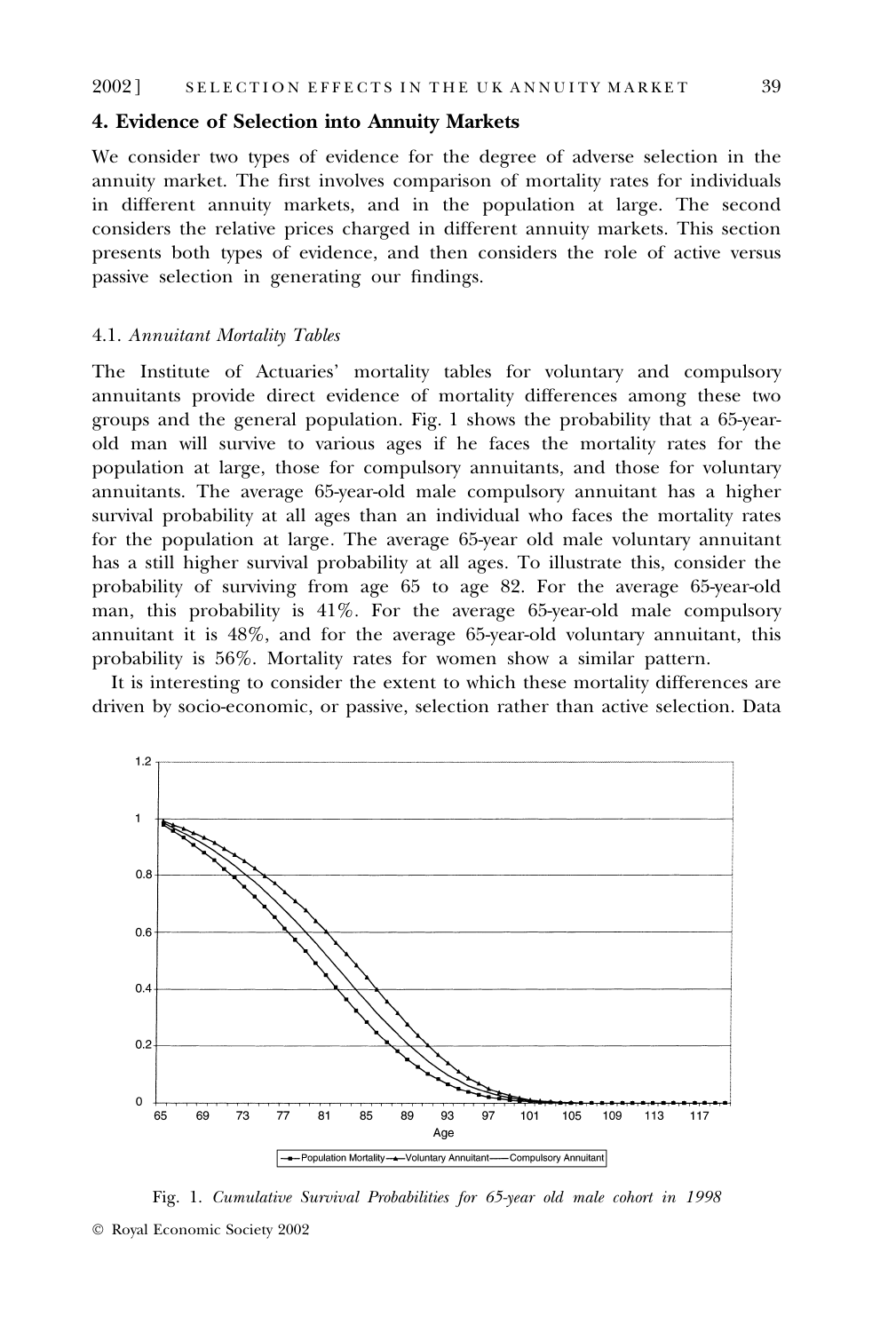on mortality rates for individuals in six social classes based on occupation suggest that mortality rates are lower for those in higher status occupations.<sup>12</sup> These patterns are relevant for the annuity market because annuitants as a group are of higher socio-economic status than non-annuitants along several dimensions. Banks and Emmerson (1999) illustrate this using data from the Family Resources Survey. While they caution that strong conclusions are difficult in light of their limited sample size, they find that individuals who have purchased an annuity tend to have more education, more financial assets, and are more likely to own their home than those without an annuity. The evidence on differences between voluntary and compulsory annuitants is less clear. For example, the median household income of voluntary annuitants is higher than that of compulsory annuitants (£301.5 per week, versus £283.5 per week). The proportion of compulsory annuitants in the highest financial assets category  $(E20,000$  and above), however, is virtually identical (58.7%) to the proportion of voluntary annuitants in this category  $(61.0\%)$ . These results suggest that passive selection may contribute to mortality differences between the compulsory and voluntary markets.<sup>13</sup>

We can also compare mortality tables weighted by lives and by amounts to consider the role of socio-economic factors in explaining mortality differences. Fig. 2 shows the cumulative survival probabilities for a 65-year old male in the voluntary and in the compulsory market, using aggregate mortality tables that weight annuitants both by lives and by amounts. The figure illustrates that, in both markets, the survival probability is higher when mortality is weighted by amounts rather than by lives. This presumably reflects the fact that wealthier individuals (who have higher survival probabilities) purchase larger annuities than less wealthy individuals. The figure also indicates that the differences in the survival probabilities based on weighting by lives and by amounts are more pronounced in the compulsory market than in the voluntary market.

#### 4.2. Money's Worth in Compulsory and Voluntary Markets

Table 2 presents money's worth values computed using mortality tables for both the population at large and for the annuity purchasers in each market.<sup>14</sup> We present results for a sample of firms that offer both nominal and escalating annuities in both the compulsory and the voluntary market. The

<sup>14</sup> Table 2 is restricted to a sample of 9 firms that offer compulsory and voluntary nominal and 5% escalating products. The basic patterns are not sensitive to this restriction, which we impose so that our comparison across markets is not affected by changes in the composition of the sample of firms in a given market.

<sup>&</sup>lt;sup>12</sup> These data are reported in the Office of National Statistics (1997).<br><sup>13</sup> One reason that voluntary and compulsory annuitants may be similar is the overlap in the two pools of annuitants. Because defined contribution plan participants can withdraw some portion of their accumulation in the form of a lump sum, those who want to fully annuitise may make such withdrawals and then use the proceeds to purchase a voluntary annuity. There is a tax incentive for pursuing this strategy, since compulsory annuity payments are treated as taxable income whereas only the portion of the voluntary annuity payments that is considered above the `return to capital' is subject to income taxation. The tax benefits of this strategy must be weighed against the higher annuity prices in the voluntary rather than the compulsory market.

Ó Royal Economic Society 2002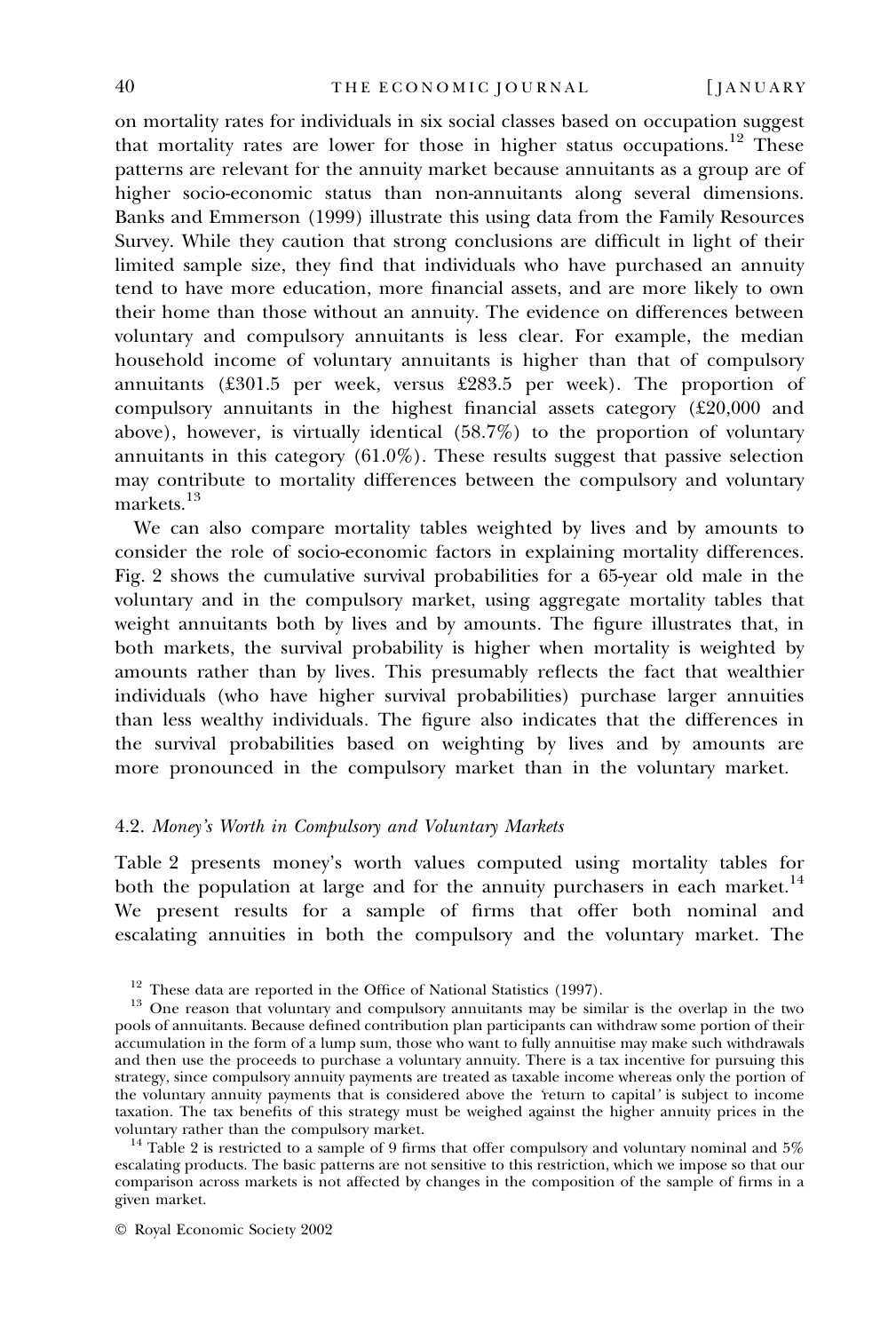

Fig. 2. Cumulative Survival Probabilities for 65-year old Male Cohort in 1998

| <b>Table</b> |  |
|--------------|--|
|--------------|--|

The Effect of Different Mortality Tables on the Money's Worth of Compulsory and Voluntary Annuities

|                         | Compulsory market   |                                             |                                                 | Voluntary market    |                                            |                                                |
|-------------------------|---------------------|---------------------------------------------|-------------------------------------------------|---------------------|--------------------------------------------|------------------------------------------------|
| <b>Annuity Type</b>     | Population<br>table | Compulsory<br>annuitant<br>table<br>'Lives' | Compulsory<br>annuitant<br>table<br>('Amounts') | Population<br>table | Voluntary<br>annuitant<br>table<br>'Lives' | Voluntary<br>annuitant<br>table<br>('Amounts') |
| Nominal annuities       |                     |                                             |                                                 |                     |                                            |                                                |
| Male, 65-year old       | 0.900               | 0.962                                       | 1.020                                           | 0.865               | 0.988                                      | 0.999                                          |
| Male, 70-year old       | 0.872               | 0.945                                       | 1.005                                           | 0.837               | 0.986                                      | 1.00                                           |
| Male, 75-year old       | 0.839               | 0.921                                       | 0.976                                           | 0.808               | 0.980                                      | 0.996                                          |
| Female, 65-year old     | 0.904               | 0.945                                       | 0.976                                           | 0.853               | 0.939                                      | 0.960                                          |
| Female, 70-year old     | 0.877               | 0.933                                       | 0.972                                           | 0.833               | 0.942                                      | 0.961                                          |
| Female, 75-year old     | 0.859               | 0.923                                       | 0.971                                           | 0.819               | 0.937                                      | 0.950                                          |
| 5% Escalating annuities |                     |                                             |                                                 |                     |                                            |                                                |
| Male, 65-year old       | 0.858               | 0.944                                       | 1.021                                           | 0.804               | 0.972                                      | 0.990                                          |
| Male, 70-year old       | 0.829               | 0.924                                       | 0.999                                           | 0.786               | 0.977                                      | 0.997                                          |
| Male, 75-year old       | 0.796               | 0.898                                       | 0.964                                           | 0.760               | 0.967                                      | 0.989                                          |
| Female, 65-year old     | 0.859               | 0.920                                       | 0.972                                           | 0.793               | 0.911                                      | 0.935                                          |
| Female, 70-year old     | 0.829               | 0.908                                       | 0.968                                           | 0.776               | 0.915                                      | 0.937                                          |
| Female, 75-year old     | 0.813               | 0.899                                       | 0.968                                           | 0.768               | 0.911                                      | 0.924                                          |

Notes: Money's worth calculations are based on average payments in sample of 9 firms that offer compulsory and voluntary nominal and 5% escalating products. See text for further discussion.

table suggests several conclusions. First, money's worth values almost always decline with age. This pattern is consistent with the amount of private information about mortality risk rising as an individual ages. Second, there is no clear pattern of relative money's worth values for men and for women. Since insurance companies price annuities conditional on gender, the

Ó Royal Economic Society 2002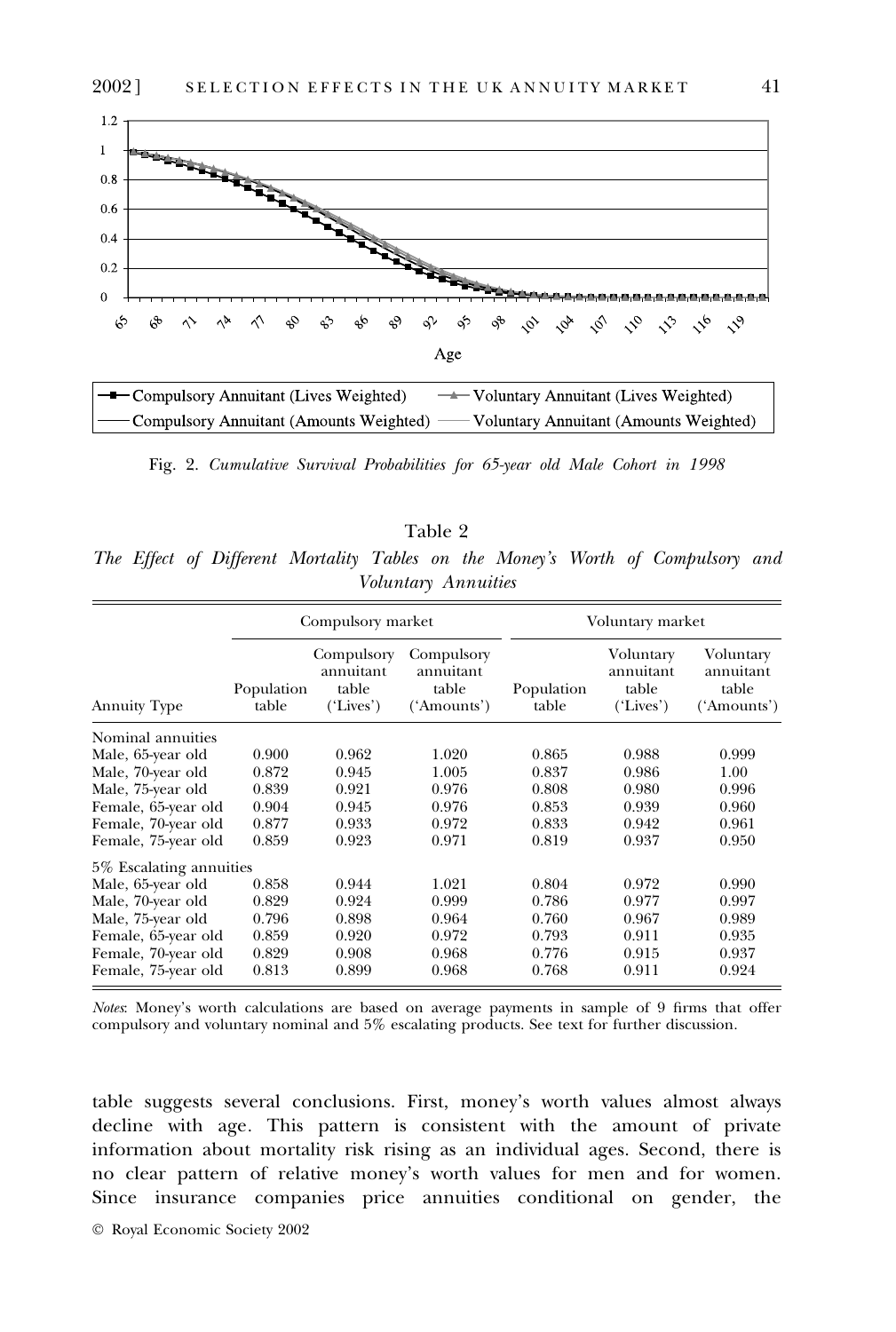similarity of the money's worth values for men and women suggests that degree of private mortality information is similar for men and women.

Third, the average compulsory annuitant receives a money's worth for a compulsory annuity product that is similar to that which an average voluntary annuitant receives for a voluntary annuity product. We focus on comparisons that use mortality tables weighted by lives; it is possible to do a parallel calculation using amount-weighted mortality tables. For a 65-year old male voluntary annuitant, a nominal annuity has a money's worth of 0.988, while for a 65-year old female buying a voluntary nominal annuity, the money's worth is 0.939. In the compulsory market, the comparable money's worth values are 0.962 (men) and 0.945 (women). These money's worth calculations using annuity-market-specific mortality tables indicate that differences in the money's worth values between the compulsory and voluntary markets when the two are evaluated using a common mortality table, such as the population mortality table, are largely the result of mortality differences between the two groups of annuitants.

Fourth, Table 2 allows us to compare the money's worth for a typical annuitant with that for a typical individual in the population, if such an individual were to purchase an annuity. In the voluntary annuity market, the money's worth ratio of a nominal annuity for a 65-year-old man facing the population average mortality rate is 0.865. Poterba and Warshawsky (2000) present comparable calculations for nominal annuities offered in the United States and find a money's worth ratio of 0.850. The data in Table 2 show that for the UK annuity market, the difference between the money's worth results using population and annuitant mortality are more dramatic in the voluntary annuity market than in the compulsory market. A 65-year old male annuitant who faces the voluntary annuitant lives-weighted mortality table receives a 14.2% higher money's worth on a nominal product, and a 20.9% higher money's worth on an escalating product, than a 65-year old male who faces the mortality risk for the population at large.

The first two columns of Table 2 suggest that in the compulsory market, a 65-year old male who faces the average lives-weighted compulsory annuitant mortality rates receives a 6.9% higher money's worth on a nominal product  $(0.962/0.900 = 1.069)$  and a 10.0% higher money's worth on an escalating product  $(0.944/0.858 = 1.100)$  than a 65-year old male with the average mortality prospects for the population at large. The difference between the value of the compulsory annuity to a typical compulsory annuitant and the value of this product for a typical member of the population increases slightly with age and is smaller for women than for men. This pattern also emerges in the voluntary market.

Table 3 uses the estimates of the money's worth values in Table 2 to summarise the degree of adverse selection in the compulsory market relative to that in the voluntary market. The measure we report is the ratio of the difference in money's worth for a typical annuitant and a typical individual, calculated for the compulsory market relative to the voluntary market. The results show that, on average, the amount of adverse selection in the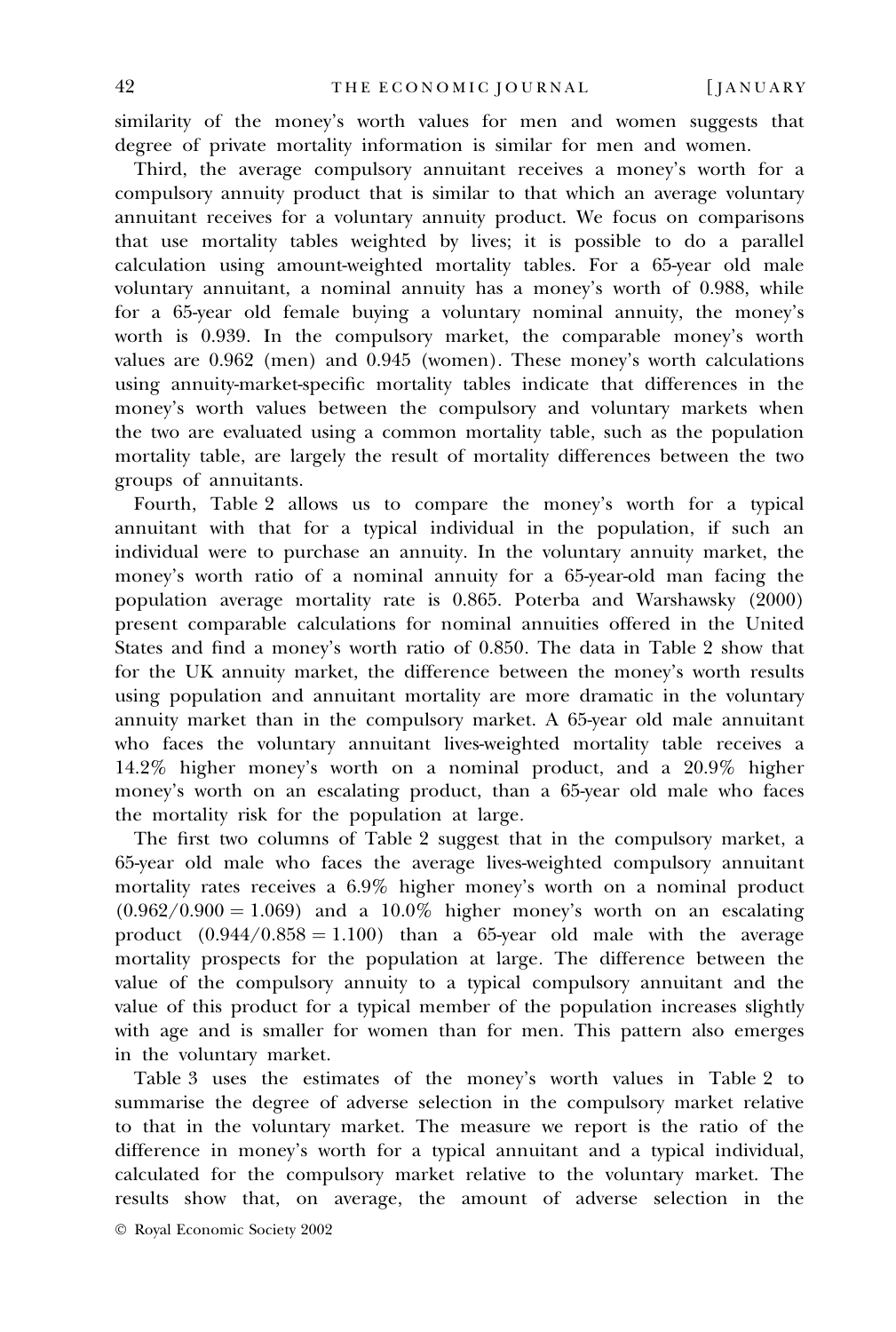#### Table 3

|                   | Nominal annuity % | 5% escalating annuity $\%$ |
|-------------------|-------------------|----------------------------|
| 65-year old man   | 50.4              | 51.2                       |
| 65-year old woman | 47.7              | 51.7                       |
| 70-year old man   | 49.0              | 49.7                       |
| 70-year old woman | 51.4              | 56.8                       |
| 75-year old man   | 47.7              | 49.3                       |
| 75-year old woman | 54.2              | 60.1                       |

Degree of Adverse Selection in Compulsory Annuity Market Compared to Degree of Adverse Selection in Voluntary Annuity Market

Notes: Each entry corresponds to  $(MW_{\text{complex}}$  annuitant table, compulsory market  $-MW_{\text{population mortality table}}$ compulsory market) / (MWvoluntary annuitant table, voluntary market  $-$  MWpopulation mortality table, voluntary market). The money's worth calculations that underlie these calculations are reported in Table 2.

compulsory market is only half of that in the voluntary market. This is true for both nominal and escalating annuity products.

Another way to make comparisons like those in Table 3 is to ask what portion of the cost of the annuity for a typical individual from the UK population, measured as the deviation of money's worth from one, is attributable to mortality differences between the general population and the annuitant population.<sup>15</sup> In the voluntary market, about  $90\%$  of the divergence between the present discounted value of the annuity payouts computed using the male population mortality table, and unity, is attributable to differences between the mortality experience of voluntary annuitants and the population at large. In the compulsory market, only about 55% of this divergence for men is attributable to mortality differences. In both the voluntary and compulsory markets, the share of this divergence that is due to mortality differences is lower for women than for men.

#### 4.3. Selection by Size of Policy

Our discussion of Table 2 thus far has focused on money's worth calculations that use lives-weighted mortality tables for annuitants. The table also shows, in columns three and six, that the money's worth computed using a mortality table that weights the mortality risk of each annuitant by the amount of annuity premium paid by that annuitant is even higher than the money's worth computed using a lives-weighted mortality table. This is clear from a comparison of columns two and three, and columns five and six, of Table 2. In the voluntary market, for example, the 'lives-weighted' mortality table implies a money's worth of 0.988 for a 65-year-old man purchasing a nominal annuity, while the `amounts-weighted' mortality table yields a money's worth of 0.999. For a 65-year-old woman, the analogous values are 0.939 and 0.960. These patterns imply that the mortality risk for annuitants who buy larger annuity policies is lower than that for annuitants who purchase smaller

<sup>&</sup>lt;sup>15</sup> For each market, we calculate  $100 \times (MW_{annuitant table} - MW_{population table})/(1 - MW_{population table})$ .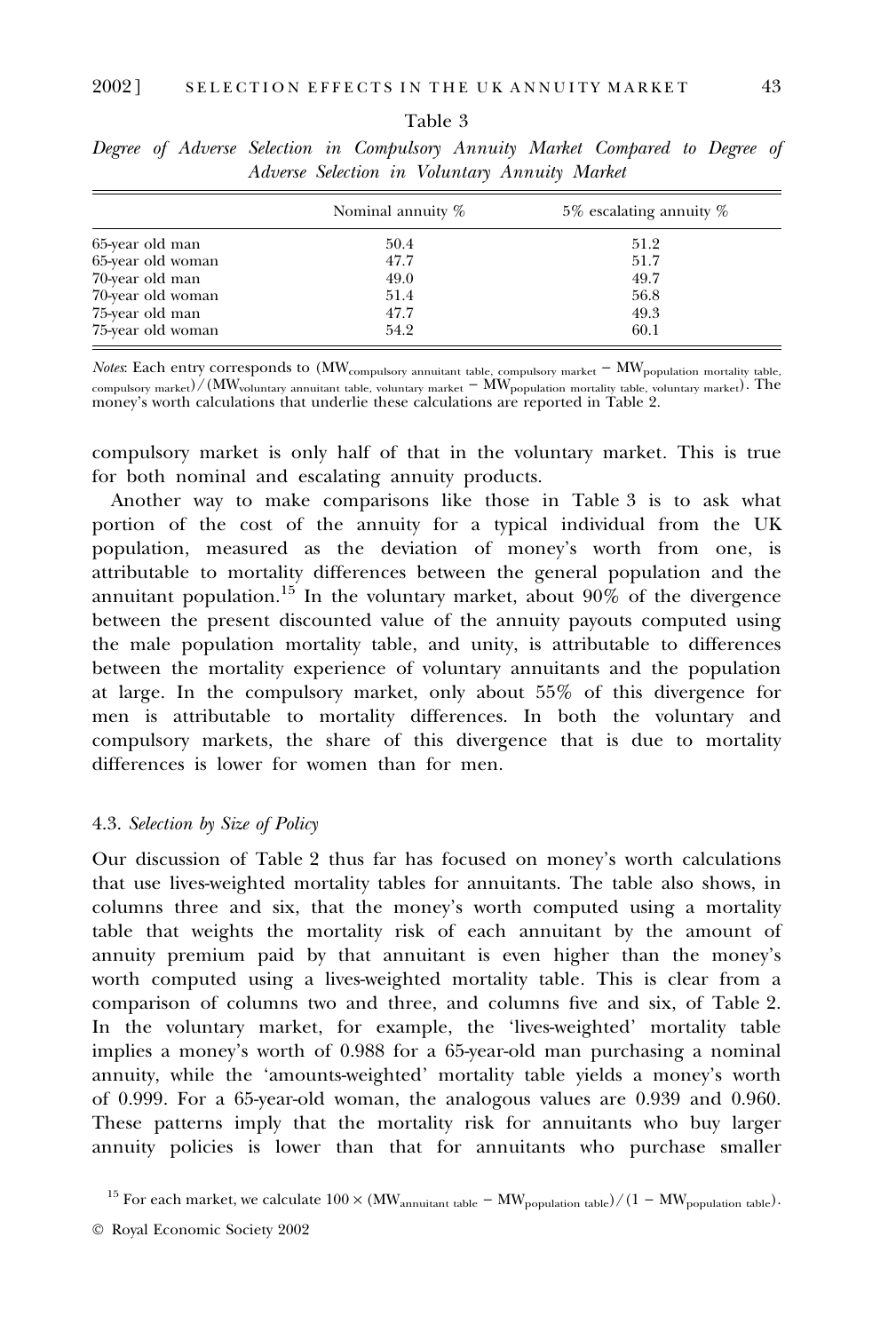annuities. This is consistent with active selection, with individuals with longer life expectancies purchasing larger annuities, as well as with `passive selection' based on wealth and socio-economic status. Since mortality risk is inversely related to socio-economic status, this could explain the differential mortality rates in the 'lives' versus 'amounts' weighted annuitant mortality tables.

If either active or passive selection occurs in the annuity market, then at a given annuity price, longer-lived individuals would choose to annuitise more of their wealth. This implies that money's worth calculated from a common mortality table should decrease with premium size. In the presence of fixed costs for each annuity policy, such as the administrative cost of setting up an annuity, however, it could still be possible for the average cost of insurance, which corresponds to the money's worth values that we report, to rise as a function of policy size. Moreover, even if these fixed cost considerations did not dominate size-related selection effects, insurers might not be able to offer less attractive terms on annuities with larger premiums than on annuities with smaller premiums. If large annuities cost more per unit of payout than smaller annuities, annuity buyers could always purchase several smaller annuities rather than one large one.<sup>16</sup>

Table 4 compares the money's worth of nominal, compulsory annuity products with £10,000, £50,000 and £100,000 premia.<sup>17</sup> (Results are similar for real and escalating annuities.) There is a consistent pattern across ages for both men and women. The money's worth is higher for annuities with

| Premium amount | £10,000 | £50,000 | £100,000 |
|----------------|---------|---------|----------|
| Male 60        | 0.907   | 0.922   | 0.921    |
| Male 65        | 0.897   | 0.910   | 0.908    |
| Male 70        | 0.886   | 0.892   | 0.889    |
| Female 60      | 0.914   | 0.930   | 0.928    |
| Female 65      | 0.898   | 0.912   | 0.907    |
| Female 70      | 0.882   | 0.892   | 0.886    |

Table 4

Comparison of Money's Worth Values for Compulsory Products with Different Initial Premium Amounts

Notes: Data are provided by Annuity Direct for August 21, 1998. All products are nominal annuities with a five year guarantee period. Products are paid monthly in arrears. Calculations are based on average annuity payouts for the fourteen firms in the sample, and are based on population mortality tables.

<sup>16</sup> To condition rates on the quantity of insurance purchased, insurers must be able to monitor the total amount of insurance that each buyer purchases. In insurance markets where payment occurs when an event (such as death) occurs, the insurance company can stipulate that the contract is valid only if the insured has not purchased other insurance, and investigate compliance upon submission of a claim. Abel (1986) and Brugiavini (1993) note that this is difficult in annuity markets, and would require continuous monitoring, since payment occurs *until* an event (death) occurs.

<sup>17</sup> Moneyfacts, the annuity broker that supplied the data used earlier in this paper, only provides pricing information on annuities with initial premium of £10,000. The pricing data used in Table 4 are therefore drawn from a different annuity broker than the pricing data used in all other tables. The annuity broker which supplied the data used in Table 4, Annuity Direct, provides pricing information for different premium sizes in the compulsory but not in the voluntary market. All but one of the fourteen firms in the Annuity Direct database for nominal compulsory products is also in the Moneyfacts database. Annuity Direct does not, however, provide information on rates for 75 year olds. All Annuity Direct products offer a five-year guarantee.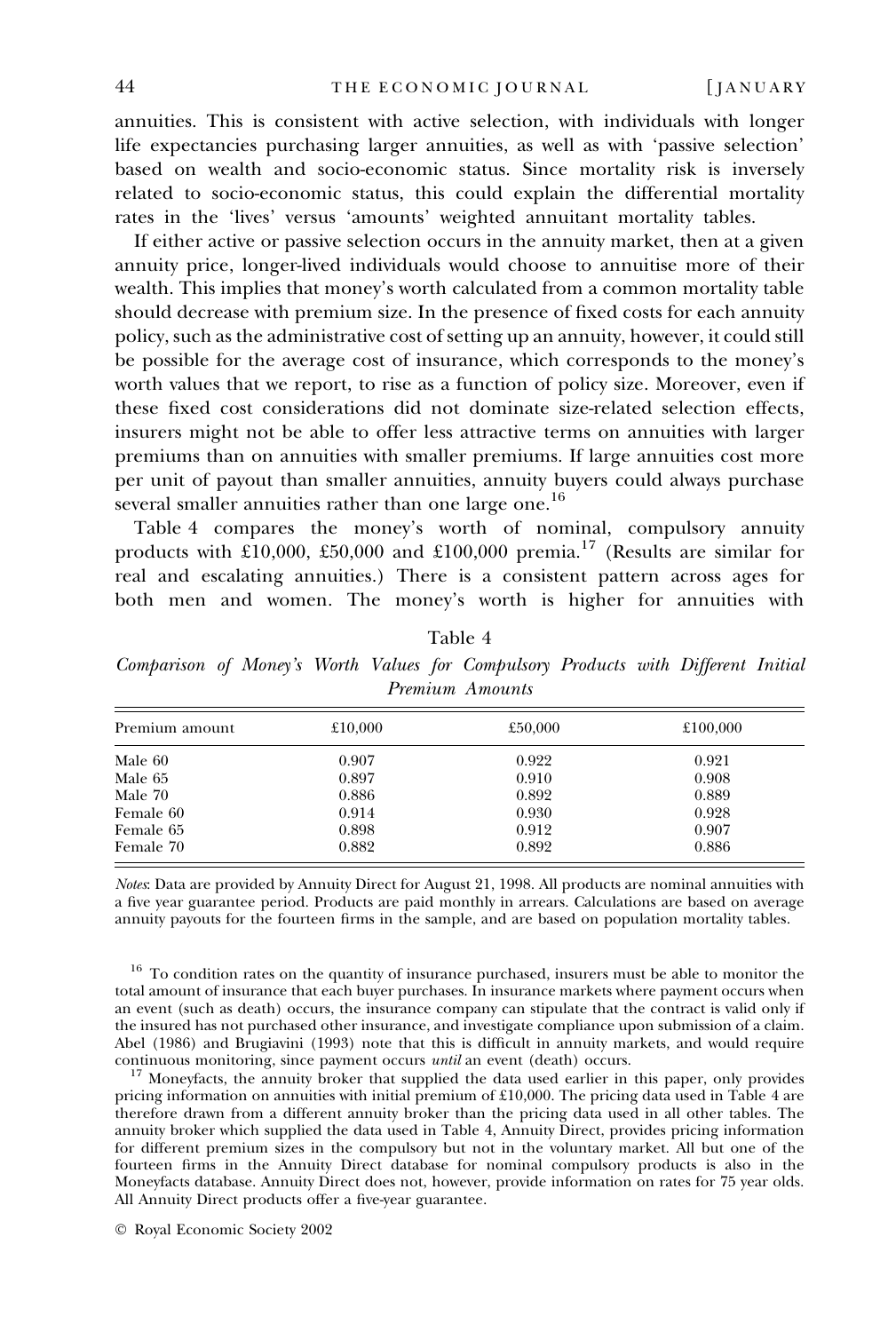£50,000 and £100,000 premia than for those with £10,000 premia, although it is slightly lower for policies with £100,000 premia than £50,000 premia. The difference between the money's worth values for these large policies is small, however, compared to the difference between these policies and smaller policies. These results could be explained if the administrative cost savings from £50,000 and £100,000 premia outweigh any selection effects associated with larger policies. These findings are consistent with Cawley and Philipson's (1999) finding of 'bulk discounts' in the US life insurance market.

## 5. Selection Among Product Types Within Annuity Markets

The foregoing calculations suggest that there is more adverse selection into the voluntary market than into the compulsory market. We now turn to selection across product type within an annuity market. We consider two characteristics along which selection may occur: the length of the guarantee period and the tilt of the annuity payment profile. We compare the money's worth of annuities with different guarantee periods and of annuities with different payment profiles. All of the calculations we report use population mortality tables, but similar findings emerge when annuitant mortality tables are used instead.

Table 5 compares the money's worth of annuities that offer no guarantee period, a five year guarantee period and a ten year guarantee period. The table shows that money's worth increases systematically with the length of the guarantee period. This is consistent with individuals having private information about their mortality, and shorter-lived individuals self-selecting into annuities with longer guarantee periods than longer-lived individuals. This pattern holds across all ages and for both men and women. It appears in both the compulsory and the voluntary market.

Table 6 compares the money's worth of nominal, real and escalating annuities in the compulsory market and in the voluntary market for the set of insurance companies that offer all three products in each market.<sup>18</sup> In both markets, across all ages and for both men and women, there is a consistent pattern of lower money's worth values for escalating annuities than for nominal annuities, and lower values still for real annuities. Our theory of selection among annuities with different payout profiles is consistent with the finding that the money's worth of escalating annuities is lower than that of nominal annuities and that the money's worth of real annuities is lower than that of nominal annuities. But if selection among product types is based on the time-profile of annuity payments, with longer-lived potential annuitants choosing policies with more backloaded payouts, we would also expect that the money's worth of 5% escalating annuities would be below that of real annuities. However, the results in Table 6 do not support this prediction.

<sup>&</sup>lt;sup>18</sup> There are eleven such companies in the compulsory market and three in the voluntary market. The pattern of results in the compulsory market is not affected if we limit our sample to the three out of the eleven firms that offer all three products in both markets.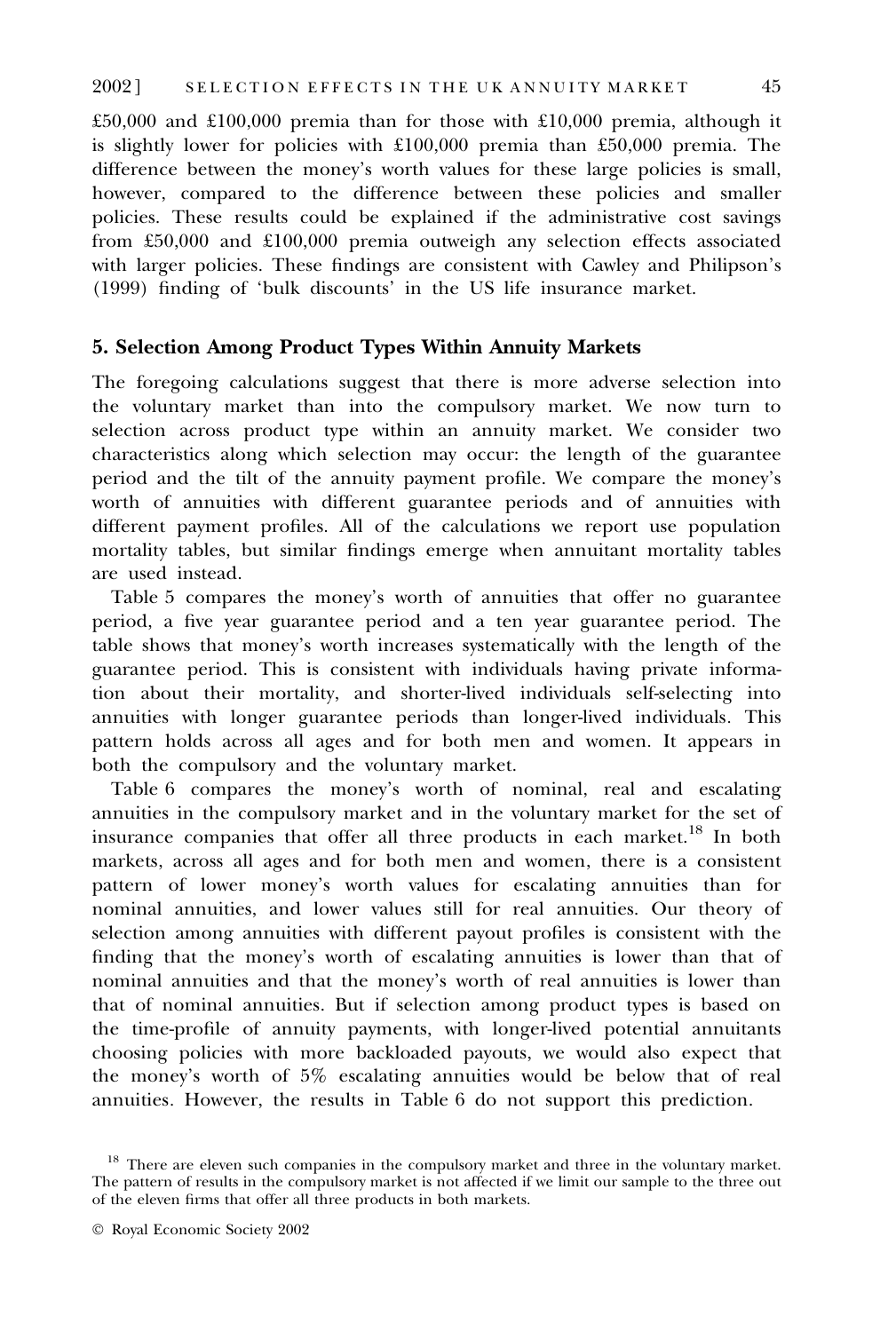|                    |                        | Compulsory market   |                      |                        | Voluntary market    |                      |  |
|--------------------|------------------------|---------------------|----------------------|------------------------|---------------------|----------------------|--|
| Annuity<br>product | No guarantee<br>period | 5 year<br>guarantee | 10 year<br>guarantee | No guarantee<br>period | 5 year<br>guarantee | 10 year<br>guarantee |  |
| Male 65            | 0.902                  | 0.907               | 0.916                | 0.862                  | 0.865               | 0.872                |  |
| Male 70            | 0.877                  | 0.887               | 0.908                | 0.833                  | 0.844               | 0.864                |  |
| Male 75            | 0.849                  | 0.871               | 0.908                | 0.803                  | 0.828               | 0.867                |  |
| Female 65          | 0.904                  | 0.908               | 0.915                | 0.854                  | 0.857               | 0.864                |  |
| Female 70          | 0.879                  | 0.887               | 0.908                | 0.833                  | 0.841               | 0.856                |  |
| Female 75          | 0.865                  | 0.877               | 0.901                | 0.819                  | 0.833               | 0.859                |  |

Table 5 Comparison of Money's Worth Values for Products with Different Guarantee Periods

Notes: Money's worth calculations for both the compulsory and voluntary market are based on population mortality tables and on average payments for the 16 firms that offer compulsory (nominal)  $0, 5$ , and 10 year guarantees and on the  $11$  firms that offer voluntary (nominal)  $0, 5$ , and 10 year guarantees.

Table 6 Comparison of Money's Worth Values for Products Available in the Voluntary and Compulsory Annuity Markets

|                         |       | Compulsory |               | Voluntary |       |               |
|-------------------------|-------|------------|---------------|-----------|-------|---------------|
| Annuity product Nominal |       | Real       | 5% Escalating | Nominal   | Real  | 5% Escalating |
| Male 65                 | 0.900 | 0.825      | 0.856         | 0.865     | 0.792 | 0.807         |
| Male 70                 | 0.877 | 0.808      | 0.836         | 0.836     | 0.769 | 0.786         |
| Male 75                 | 0.854 | 0.792      | 0.819         | 0.804     | 0.745 | 0.759         |
| Female 65               | 0.903 | 0.820      | 0.851         | 0.864     | 0.786 | 0.809         |
| Female 70               | 0.880 | 0.803      | 0.829         | 0.844     | 0.773 | 0.793         |
| Female 75               | 0.869 | 0.798      | 0.823         | 0.833     | 0.770 | 0.787         |

Notes: Money's worth calculations are based on population mortality tables and on average payments for the 11 firms that offer all 3 products in the compulsory market and the 3 firms that offer all 3 products in the voluntary market.

There are several possible explanations for this inconsistency. First, there may be a mismatch between the underlying investment portfolio and the liabilities of annuity companies that is larger for index-linked than for other annuities. Insurance companies appear to back their inflation-indexed annuities with inflation-indexed government bonds, and their nominal annuities with nominal corporate and government bonds. The absence of index-linked corporate bonds that pay a higher yield than similar government bonds may mean that insurance companies earn a lower return on the assets that they use to back inflation-indexed annuities.<sup>19</sup> This could translate into lower money's worth for these products.

Second, the brief lags in the adjustment of the price of index-linked bonds in the United Kingdom to changes in the price level require insurers to bear some inflation risk when they offer inflation-linked products. They

 $19$  It is also possible that a smaller total market size for inflation-indexed annuities leads insurers to charge higher markups to cover their fixed costs of offering and administering these products.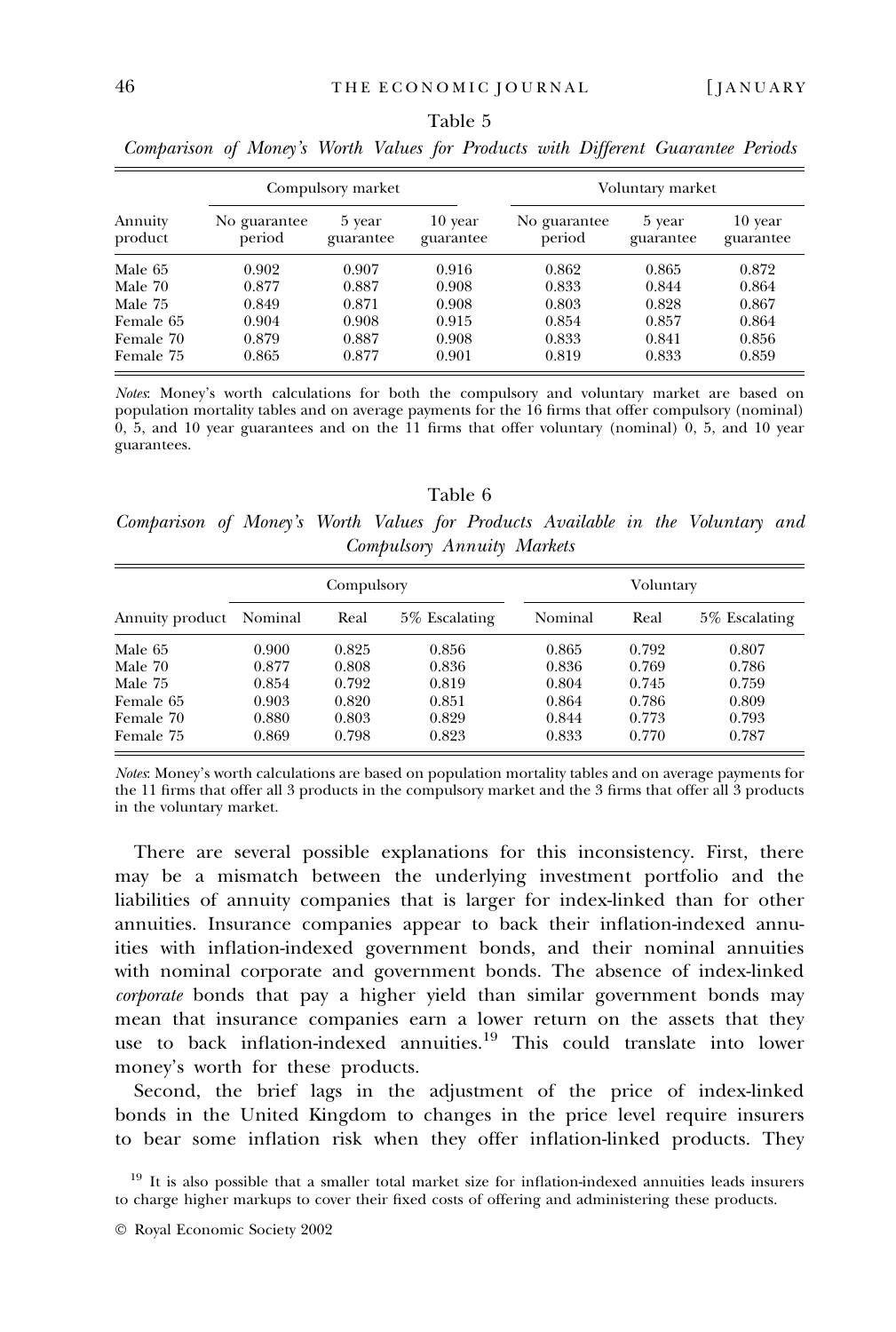may charge for this risk by offering less attractive terms on inflation-indexed annuities.

Third, it is possible that risk averse individuals are willing to pay a higher risk premium for a real product than for a nominal or an escalating product since the former provides inflation insurance in addition to longevity insurance. If insurance companies have some market power, the higher risk premium that they are able to charge for real annuities could explain the lower money's worth for real versus escalating annuities.

# 6. Conclusions

Our findings provide new evidence on the functioning of private annuity markets. The rich structure of the UK annuity market, with both a range of different policy types and a substantial pool of compulsory as well as voluntary annuity buyers, provides a valuable opportunity to explore issues that cannot be studied in many other annuity markets. Our analysis suggests several conclusions.

First, from the standpoint of an average person in the population, the amount of selection in the voluntary annuity market is substantial. Adverse selection explains roughly 90% of the difference between the actual payouts associated with voluntary annuities and the payouts that would be available if these products offered payouts that equated the premium cost and the expected value of future payouts for a randomly chosen person in the population. Adverse selection appears greater in the UK voluntary annuity market than in some other annuity markets. Brown et al. (2000), for example, find that roughly half of the cost of purchasing a voluntary annuity in the US annuity market can be attributed to adverse selection.

Second, our results suggest that adverse selection in compulsory annuity markets is substantially less important than adverse selection in voluntary annuity markets. We estimate that the amount of adverse selection in the compulsory annuity market is only half of that in the voluntary annuity market.

Third, we investigate the role of socio-economic factors in explaining mortality differences among voluntary annuitants, compulsory annuitants, and the general population. The available evidence suggests that socio-economic differences may play an important role in explaining mortality patterns. The relative role of active selection, based on private knowledge of mortality risk, and passive selection, based on individual attributes that are correlated with mortality risk, is not relevant to assessing the efficiency costs of current selection. However, active and passive selection effects may have very different implications for the future operation of annuity markets. Socio-economic factors can in principle be observed by the insurance company. If companies collected such information and priced policies accordingly, passive selection effects could be ameliorated. Indeed, quite recently, there has been some stratification in the annuities market, with some firms now offering discounted annuity prices for smokers and those from high-mortality regions, but these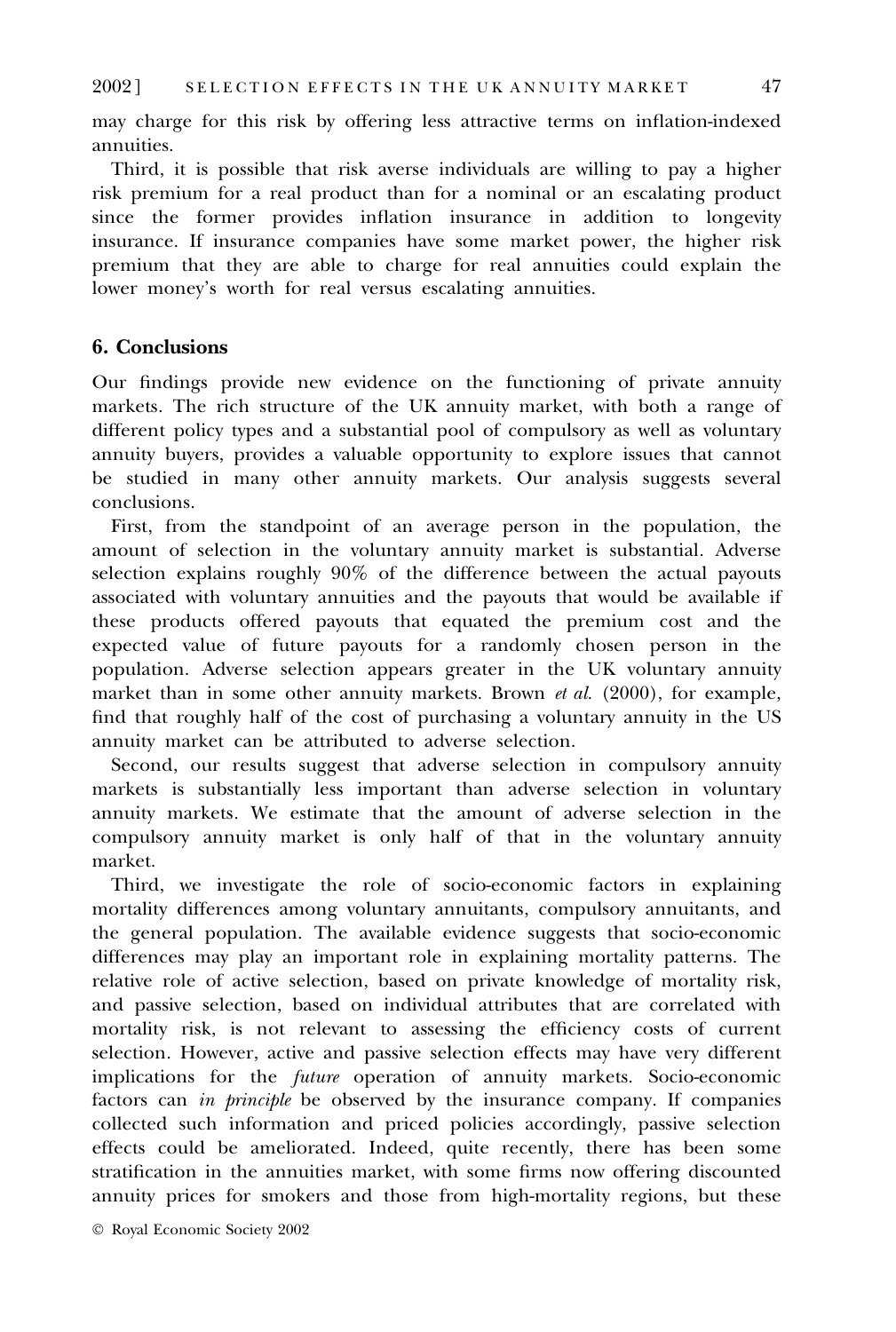firms represent a very small share of the annuity market.<sup>20</sup> While such stratification may reduce selection effects, it may also limit the extent to which individuals can insure longevity risk in the annuity market.

One reason that annuity companies do not collect information on socioeconomic status, despite the fact that it is a strong predictor of mortality, may be the costs of acquiring and verifying it. Another may be that the purchase price of the annuity provides indirect evidence of the buyer's socio-economic status, although there is mixed evidence on the value of this information. The factors that affect insurance company decisions about what information to collect about annuitants warrant further exploration.

Fourth, our results highlight the scope for selection across different product types, even in a compulsory annuity market. We find that money's worth increases with the length of the guarantee period. We also find that the money's worth for an annuity product with a rising nominal payout stream or an inflation-index payout stream is lower than that for a level nominal product. These results, in both the voluntary and compulsory market, suggest the presence of adverse selection within each annuity markets. We explore this type of selection further in Finkelstein and Poterba (2000).

Our results on the operation of annuity markets have implications for two broad issues. One is the general analysis of insurance markets. The extent to which models of adverse selection, such as that developed by Rothschild and Stiglitz (1976), explain the functioning of actual insurance markets, is an open question. Chiappori and Salanie (2000) find little evidence of adverse selection in the French auto insurance market, while Cutler and Reber (1998) report clear evidence of selection effects in the health insurance market. These studies also reference a number of earlier investigations of adverse selection in various insurance markets. Our findings support the potential importance of adverse selection, and they also suggest that selection can operate on several margins within an insurance market.

A second broad issue that our findings inform concerns the design of publicly-mandated retirement saving systems. With a defined contribution system, such as the systems being suggested in social security reform debates in many nations, the government must decide whether to require annuitisation upon retirement. Our analysis suggests that voluntary annuity markets exhibit adverse selection, and that even a relatively flexible mandatory annuitisation system can substantially reduce this cost.

MIT MIT and NBER Date of receipt of the first submission: June 1999 Date of receipt of the final typescript: April 2001

 $20$  One firm, MGM Assurance, offers annuities that are priced on the basis of occupational status and geographical location. In 1997, it accounted for only 0.2% of the annuity market for non-linked, single premium annuities.

Ó Royal Economic Society 2002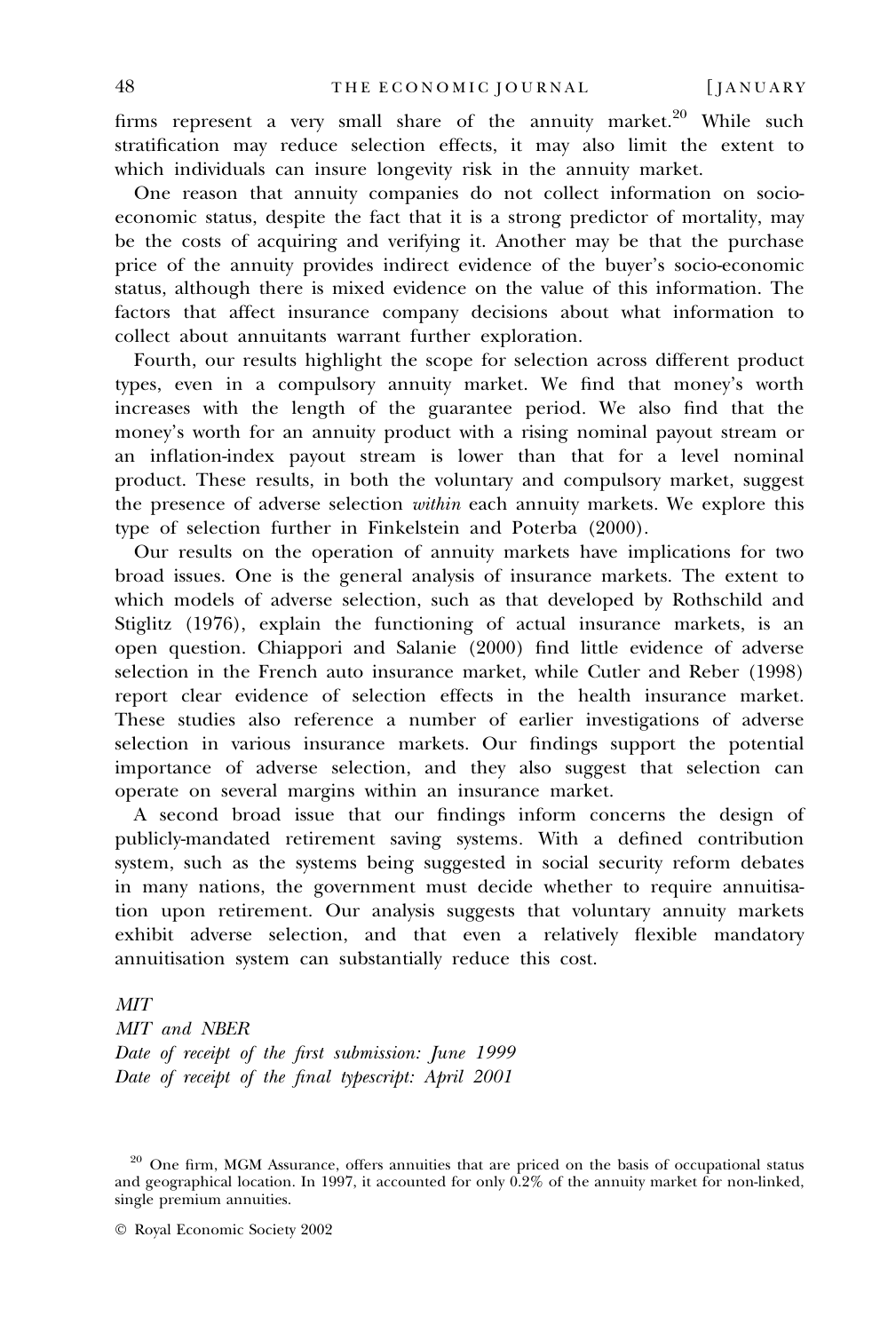#### References

- Abel, A. B. (1986). `Capital accumulation and uncertain lifetimes with adverse selection',  $Econometrica$ , vol. 54, no. 5, (September), pp. 1079-97.
- Association of British Insurers (1999). Insurance Statistics Year Book: 1986-1998. London: Association of British Insurers.
- Attanasio, O. and Emmerson, C. (1999). *Differential Mortality*. London: Institute for Fiscal Studies.
- Attanasio, O. and Hoynes, H. (2000). 'Differential mortality and wealth accumulation', Journal of Human Resources, vol. 35, no. 1, pp. 1-29.
- Banks, J. and Emmerson, C. (1999). UK Annuitants. Institute for Fiscal Studies, Briefing Note No. 5. http://www.ifs.org.uk/publications/briefnotes.shtml
- Brown, J. R., Mitchell, O. S. and Poterba, J. M. (2000). `The role of real annuities and indexed bonds in an individual accounts retirement program', in (J. Campbell and M. Feldstein, eds.) Risk Aspects of Social Security Reform, pp. 321-60. Chicago: University of Chicago Press.
- Brown, J. R. and Poterba, J. M. (2000). 'Joint life annuities and annuity demand by married couples', Journal of Risk and Insurance, vol. 67, no. 4, (December), pp. 527-54.
- Brugiavini, A. (1993). 'Uncertainty resolution and the timing of annuity purchases', Journal of Public Economics, vol. 50, no. 1, pp. 31-62.
- Budd, A. and Campbell, N. (1998). 'The roles of the public and private sectors in the U.K. pension system', in (M. Feldstein, ed.) Privatizing Social Security, pp. 99-127. Chicago: University of Chicago Press.
- Cawley, J. and Philipson, T. (1999). `An empirical examination of information barriers to trade in insurance', American Economic Review, vol. 84, no. 4, pp. 827-46.
- Chiappori, P. and Salanie, B. (2000). `Testing for asymmetric information in insurance markets', Journal of Political Economy, vol. 108 (February), pp. 56-78.
- Cutler, D. and Reber, S. (1998). `Paying for health insurance: the tradeoff between competition and adverse selection', Quarterly Journal of Economics, vol. 108 (May), pp. 433-66.
- Disney, R, Johnson, P. and Stears, G. (1998). `Asset wealth and asset decumulation among households in the retirement survey', Fiscal Studies, vol. 19, no. 2, pp. 153-74.
- Finkelstein, A. and Poterba, J. M. (2000). `Adverse selection in insurance markets: policyholder evidence from the U.K. annuity market', NBER Working Paper 8045.
- Friedman, B. and Warshawsky, M. (1988). `Annuity prices and saving behavior in the United States', in (Z. Bodie, J. Shoven and D. Wise, eds) Pensions in the U.S. Economy, pp. 53-77. Chicago: University of Chicago Press.
- Friedman, B. and Warshawsky, M. (1990). `The cost of annuities: implications for saving behavior and bequests', Quarterly Journal of Economics, vol. 105, no. 1, (February), pp. 135-54.
- Hamermesh, D. (1985). 'Expectations, life expectancy, and economic behavior', Quarterly Journal of Economics, vol. 100, no. 2, (May), pp. 389-408.
- Hurd, M. and McGarry, K. (1997). `The predictive validity of subjective probabilities of survival', NBER Working Paper 6193.
- Institute of Actuaries and Faculty of Actuaries, Continuous Mortality Investigation Committee (1999a). Continuous Mortality Investigation Reports, Number 16.
- Institute of Actuaries and Faculty of Actuaries, Continuous Mortality Investigation Committee (1999b). Continuous Mortality Investigation Reports, Number 17.
- James, E. and Vittas, D. (1999). Annuities Markets in Comparative Perspective. Working Paper, World Bank, Washington D.C.
- McDonald, O. (1999). Income in Retirement: Are Annuities the Answer? London: Association of Unit Trusts and Investment Funds.
- Mitchell, O. S., Poterba, J. M., Warshawsky, M. and Brown, J. R. (1999). 'New evidence on the money's worth of individual annuities', American Economic Review, vol. 89, no. 5, pp. 1299-318.
- Murthi, M., Orszag, J. M. and Orszag, P. (1999a). 'The charge ratio on individual accounts: lessons from the U.K. experience', Birkbeck College, University of London Working Paper 99-2.
- Murthi, M., Orszag, J. M. and Orszag, P. (1999b). 'The value for money of annuities in the U.K.: theory, experience, and policy', Birkbeck College, University of London Working Paper.
- Office for National Statistics (1997). Health Inequalities. London: The Stationary Office.
- Office for National Statistics (1998). Living in Britain: Results from the 1996 General Household Survey. London: The Stationary Office.
- Orszag, J. M. (2000). `Annuities: the problems'. Birkbeck College, University of London Working Paper.
- Poterba, J. M. and Warshawsky, M. (2000). 'The costs of annuitising retirement payouts from individual accounts', in (J. Shoven, ed.) Administrative Aspects of Social Security Reform. Chicago: University of Chicago Press.